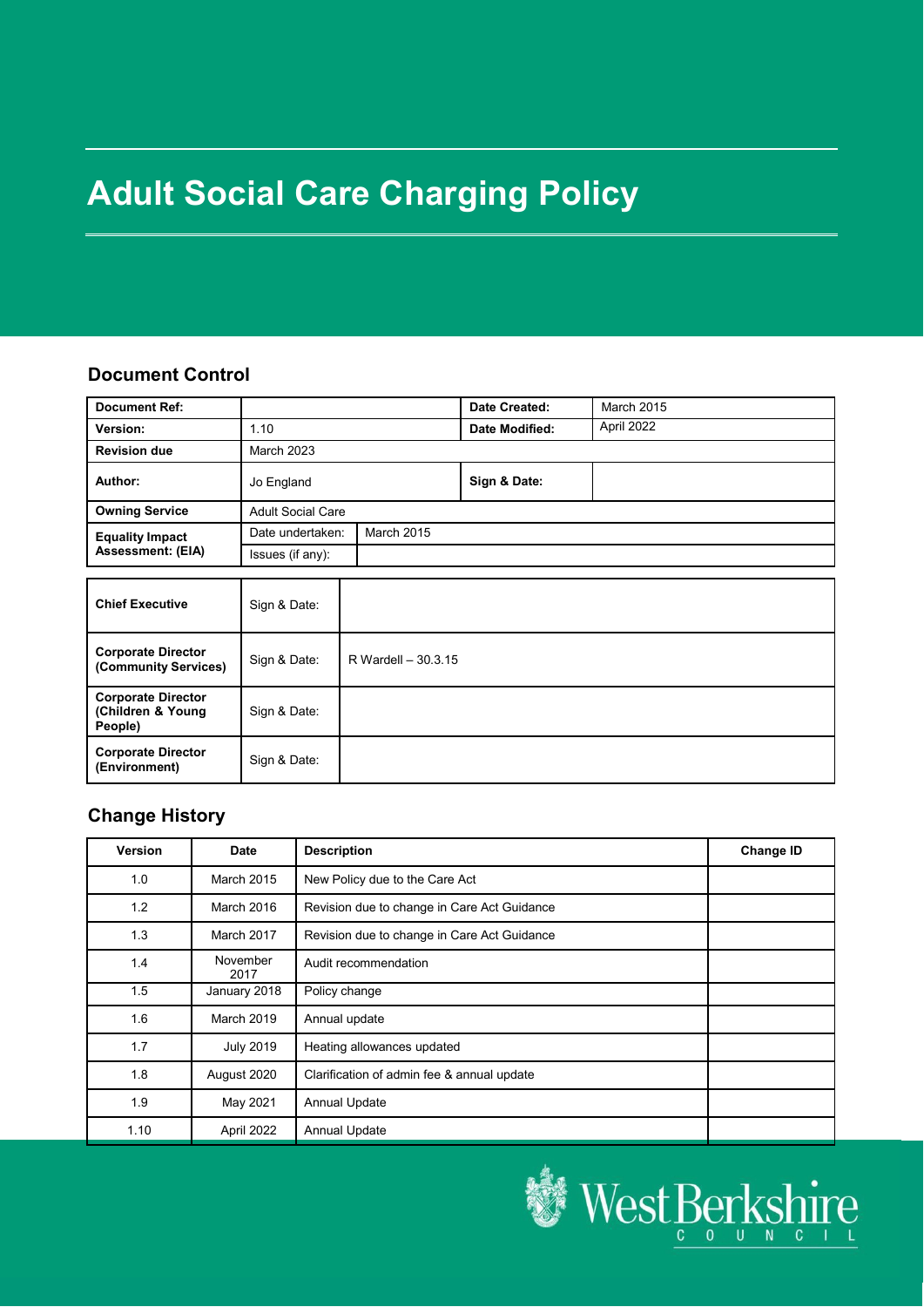# **Contents**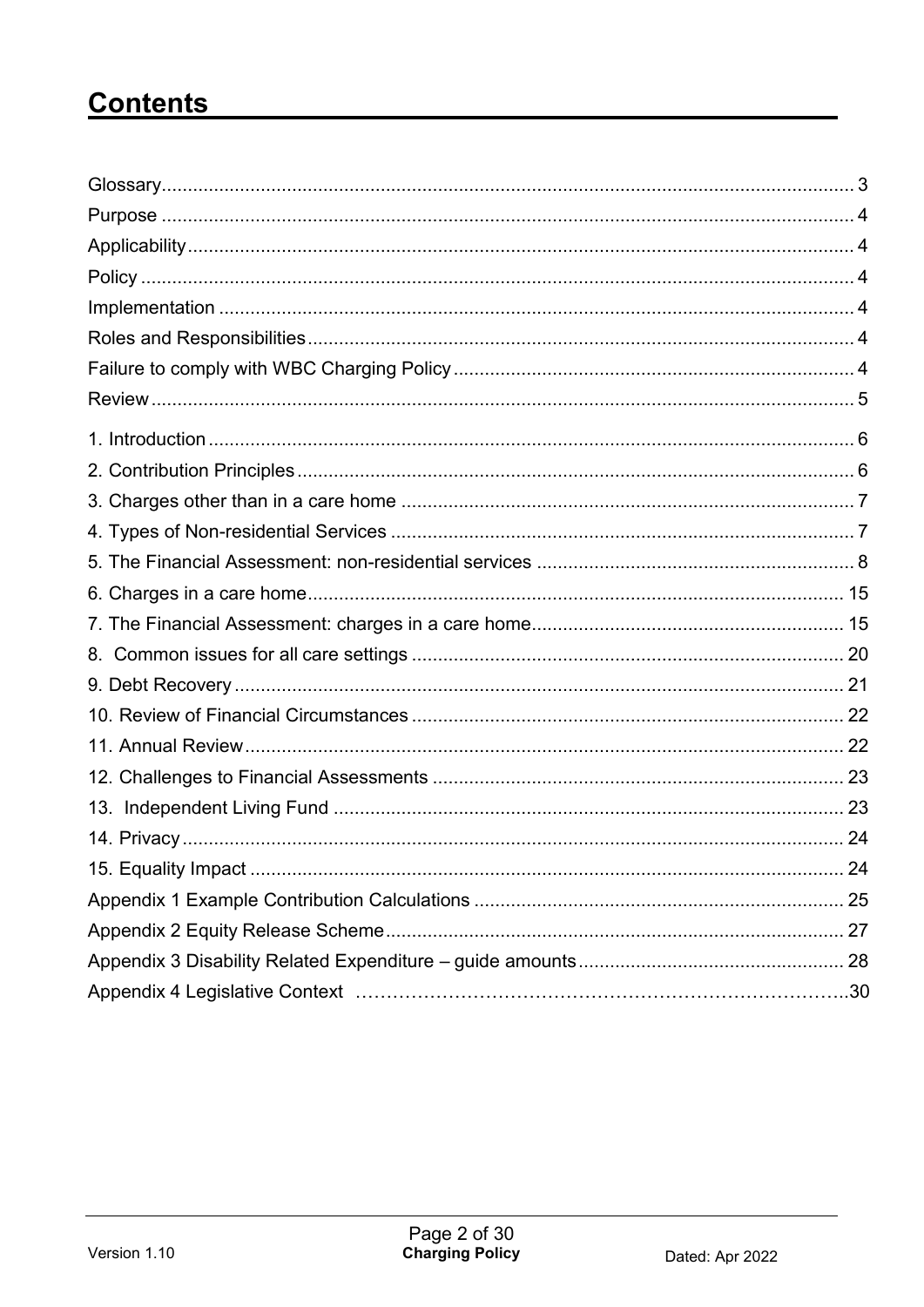## **Glossary**

**Basic Income Support** refers to the basic level of Income Support **or** guarantee level of pension credit (for people over pensionable age). The amount considered 'basic' is determined annually by the Department of Work and Pensions.

**Capital Thresholds** levels are set by Government and reviewed annually. A person with capital above the upper threshold will be deemed to be able to afford the full cost of their care. Any capital below the lower threshold will be disregarded.

**Care Home** refers to either a residential home, nursing home or residential college. **Community Support** is support to access the community.

**Couple Minimum Income Guarantee** is the couple level of income set by Government that someone in a non-care home setting must be left with after charges have been deducted.

**Day Care Services** are for the elderly and people with disabilities and offer a range of activities and college tutored courses.

**Deferred Payment** is a means of delaying the cost of care and support until a later date. **Direct Payments** are payments made to a person to allow them to arrange their own support needs rather than services being provided directly by the Council

**Guarantee Credit** (Pension Credit Guarantee) Replaced Income Support for people over pensionable age. If your income is below a certain level, the guarantee credit makes up the difference.

**Income Support** A benefit for people with a low income. It can be paid on its own if you have no other income or it can top up other benefits or earnings to the basic amount the law states people need to live on.

**Intermediate Care** (including reablement) is a coordinated short term care arrangement of up to six weeks to enable people to maximise their level of independence in order for them to remain living in the community.

**Personal Budgets** are an allocation from the Council to a person eligible for social care support based on an assessment of need. The person can use this allocation in the most appropriate way to meet his support needs, either by deciding what services the Council should provide or, if they would like to obtain the services themselves, by receiving a Direct Payment.

**Personal Care** (sometimes known as Home Care) services can include for example:

- Intimate personal care
- Prompting to take medication
- Preparation and cooking of food

• Specialised help for service users suffering from specific long term conditions.

**Personal Expense Allowance** is the level of income set by Government that someone in a care home must be left with after charges have been deducted

**Minimum Income Guarantee (MIG)** is the level of income set by Government that someone in a non-care home setting must be left with after charges have been deducted. Applicable to people who have capital below the upper capital threshold level, the MIG ensures that a person is left with a minimum level of income.

#### **Savings Credit** (Pension Credit Savings)

For people aged 65 and over, this is intended to reward people who have made provisions for retirement above the basic state pension.

**Tariff Income** is the where a person with capital between the lower and upper capital level (£14,250 and £23,250 based on the 2022/23 rates) will be deemed as able to make a contribution known as "tariff income" from their capital.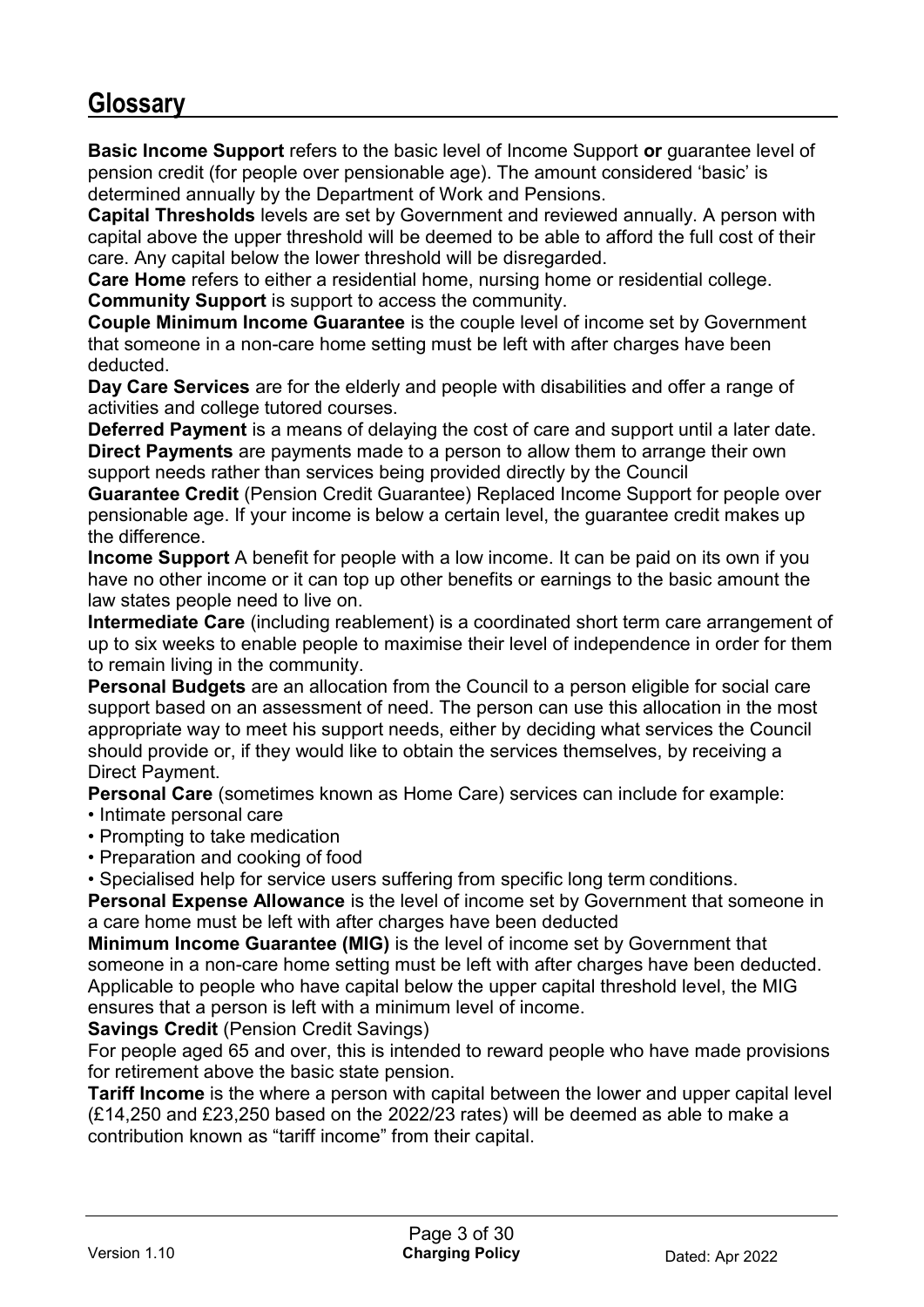#### **1. Purpose**

- 1.1 The purpose of this policy is to set out how West Berkshire Council (WBC) will ask people for a contribution towards the cost of the adult social care support they receive and how that contribution will be calculated.
- 1.2 The Chief Executive and Corporate Board have approved the Charging Policy.

#### 2. **Applicability**

- 2.1 This Policy applies to:
	- 2.1.1 Adult Social Care Services.

#### 3. **Policy**

It is the Policy of the Council to ensure that it uses a consistent and fair approach to assessing and collecting contributions. This approach will promote affordable, sustainable support for people who require Adult Social Care Services.

#### 4. **Implementation**

4.1 This Policy will be supported and implemented by the development and publication of Standards (requirements), Procedures (how to) and Guidance (advice).

#### 5. **Roles and Responsibilities**

- 5.1 The overall responsibility for charging adults for care within WBC rests within Client Financial Services.
- 5.2 The responsibility for day-to-day management of charging adults for care throughout West Berkshire Council rests with the Service Manager, Client Financial Services who is also responsible for maintaining this Policy, for reviewing all other security policies and procedures and for providing advice and guidance on their implementation.
- 5.3 All managers are directly responsible for implementing this Policy and any sub policies and procedures within their service areas and for the adherence of their staff and others.
- 5.4 All personnel detailed at 2.1.1 have an individual responsibility to adhere to this Policy and any relevant Standards and/or Procedures.

#### 6. **Failure to comply with WBC Charging Policy**

6.1 This document provides staff and others with essential information regarding charging and sets out conditions to be followed. It is the responsibility of all to whom this policy document applies to adhere to these conditions.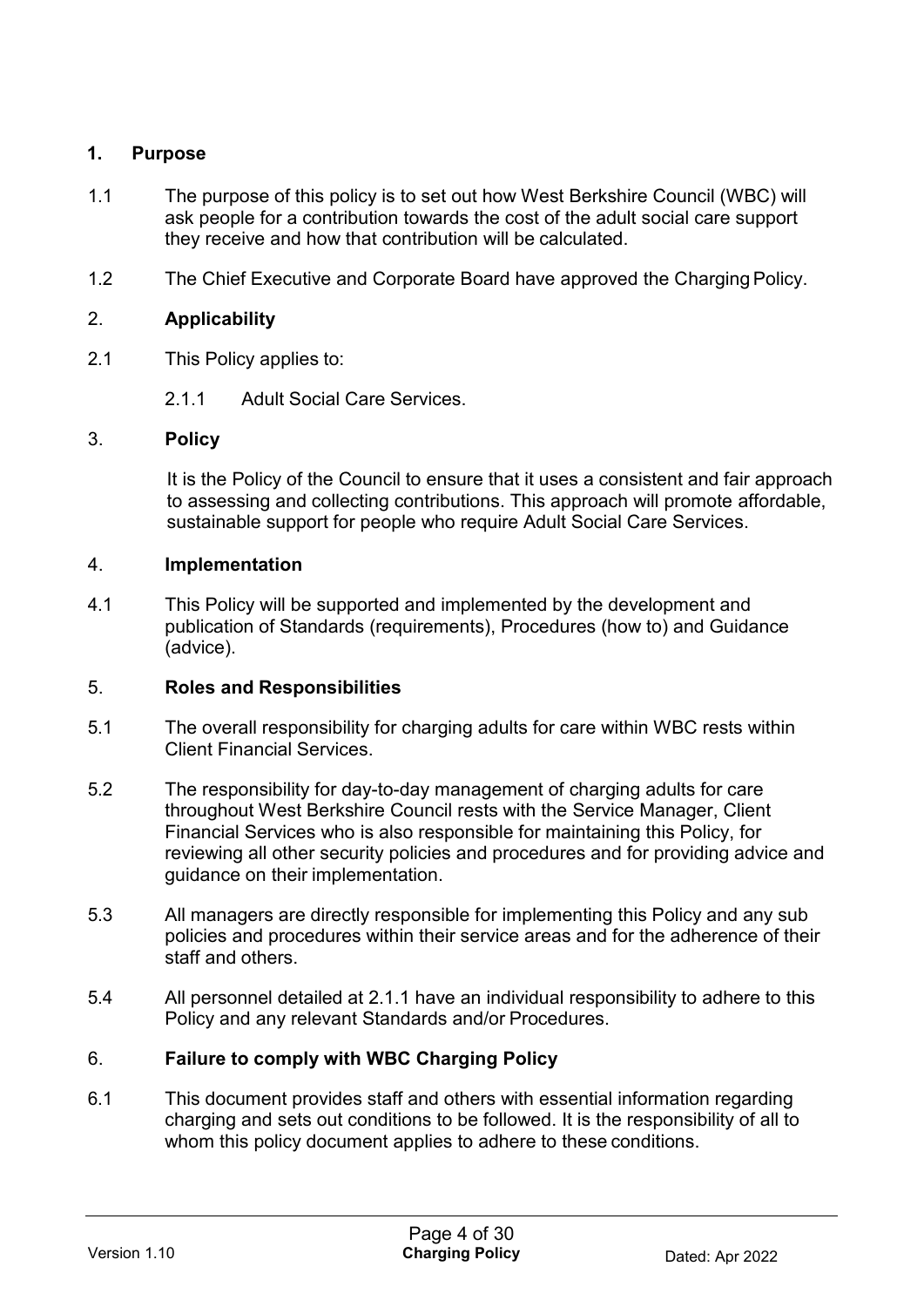#### 7. **Review**

- 7.1 This policy will be reviewed to respond to any changes and at least every 5 years.
- 7.2 The Service/Committee/Group responsible for reviewing and maintaining this policy is Client Financial Services.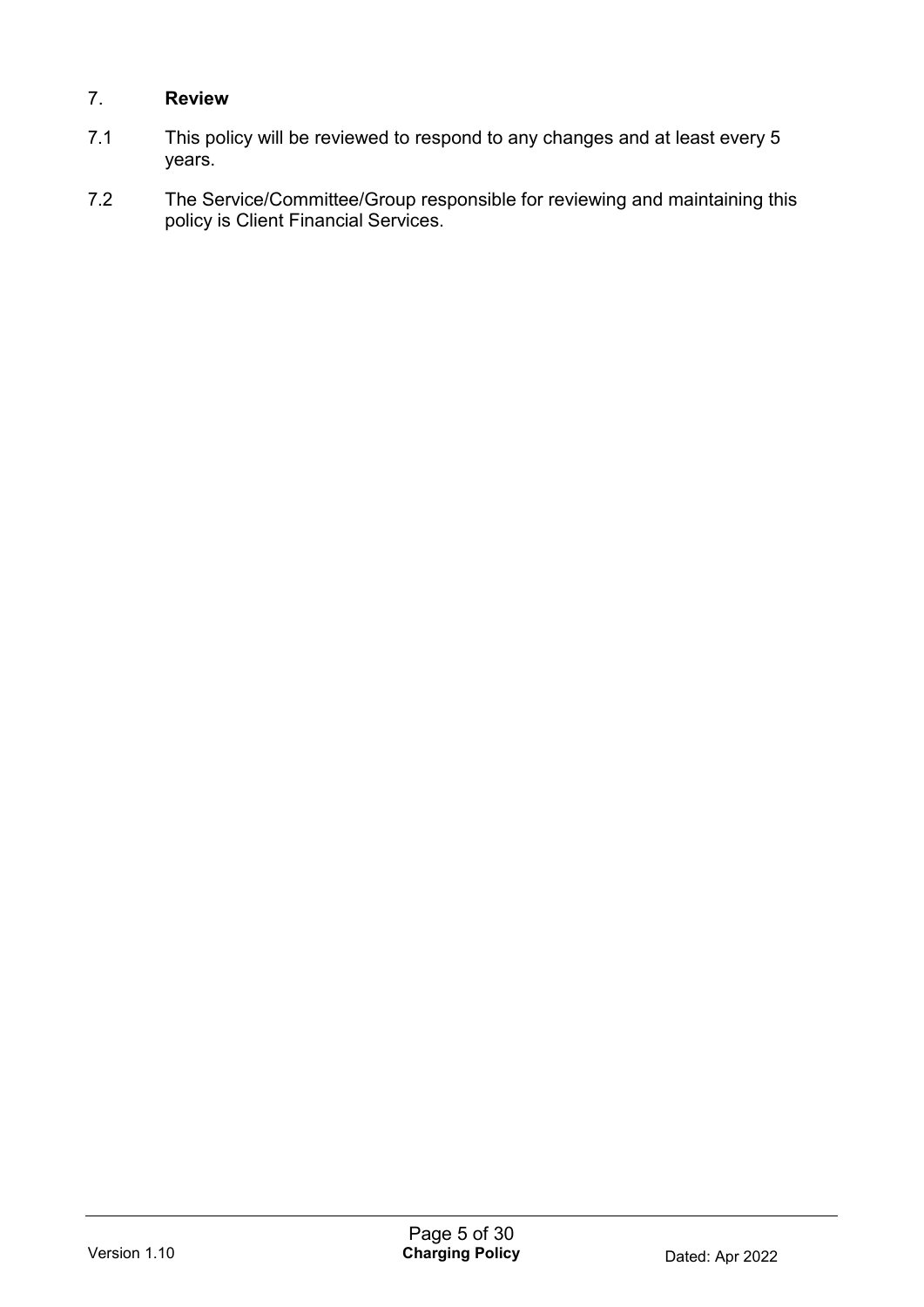## **Charging for Adult Social Care Services**

#### **1. Introduction**

The purpose of this policy is to establish when and how West Berkshire Council will ask people for a contribution towards the cost of the adult social care support they receive. This document covers the following areas:

**Sections 2** explains the contribution principles,

**Sections 3, 4 and 5** explains how a contribution is calculated in a non care home setting, **Section 6 and 7** explains how a contribution is calculated in a care home, **Section 8 to 15** explains issues that are common to all contributions including what happens if people cannot afford to pay or want to make a complaint as well as containing other relevant miscellaneous information.

Adult Social Care is going through a period of significant change, moving away from "traditional" services always being arranged by the Council following a care assessment towards other means of arranging care and support including a person receiving a Direct Payment to pay directly for support they have chosen. In both cases the Council may require the person receiving support to make a financial contribution and this policy covers both circumstances.

The Council is committed to ensuring it uses a consistent and fair approach to assessing and collecting contributions. This approach will promote affordable, sustainable support for people who require Adult Social Care Services.

#### **2. Contribution Principles**

The Council adopts the following over-arching principles to ensure that both the amount of any contribution sought and the manner in which it is paid is fair:

- In order to act reasonably throughout the process the Council will consider the circumstances of each person through an individual financial assessment and on the merits of each case.
- People not living in a care home will be asked to contribute only what they can reasonably afford based on a financial assessment. The financial assessment will ensure that anyone who has capital of less than the upper threshold retains the minimum income guarantee (MIG - see 5.3) as set by the Department of Health and Social Care before they are asked to make any contribution.
- People living in a care home will be asked to contribute based on a financial assessment. The financial assessment will ensure that anyone who has less than the upper capital threshold retains the personal expenses allowance (PEA – see 7.3) from their income before they are asked to make any contribution.
- Regardless of how support is delivered, the financial assessment will be conducted in the same way.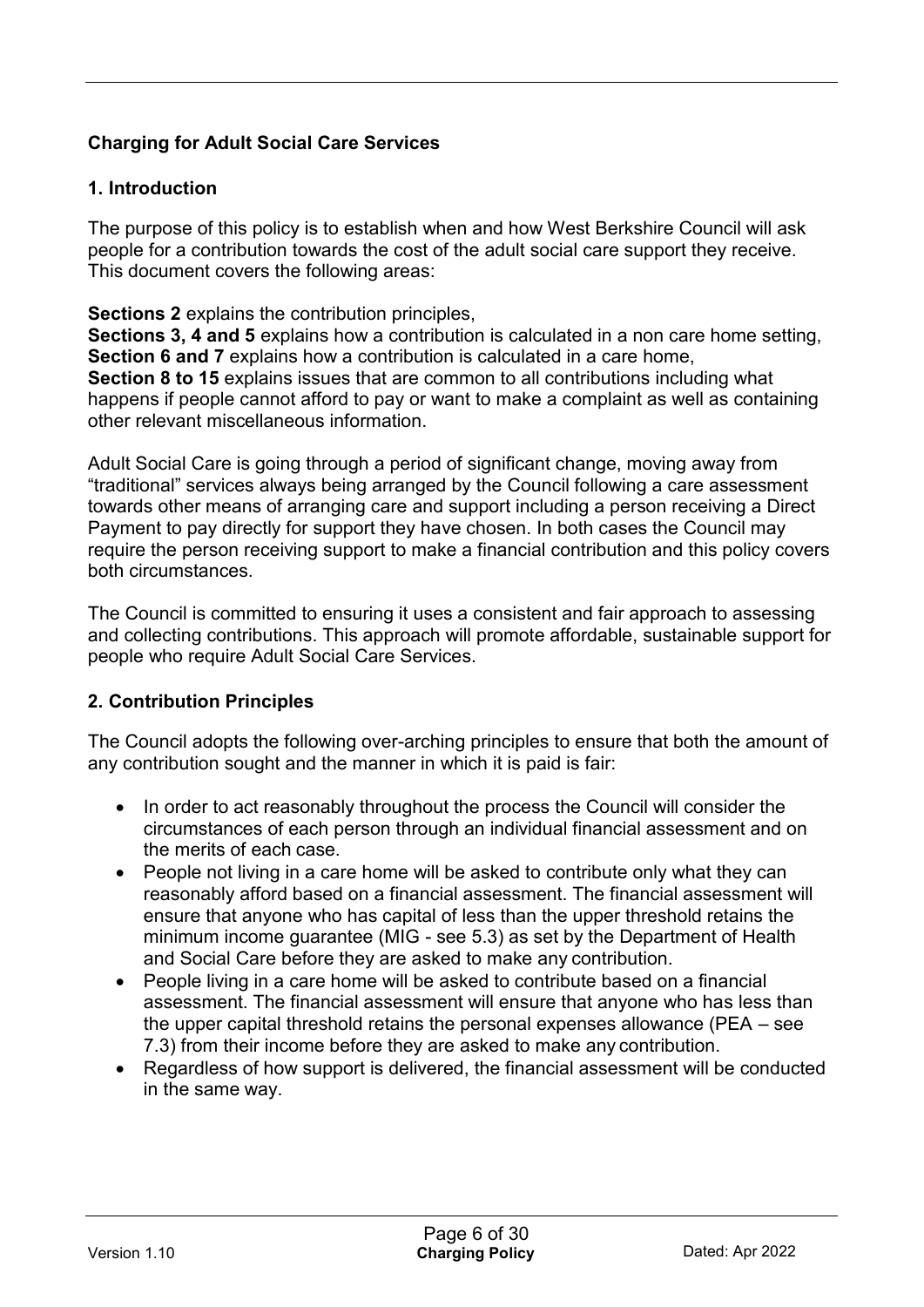- In general, contributions will be applied to the total cost of the service funded by the Council for example in the case of a live-in carer. However in some cases, for example personal care and community support, the contribution will be applied to the average cost incurred by the Council.
- Contributions will not exceed either the cost of the service or a person's Direct Payment (if they receive one).
- Contributions will not normally be required for the cost of the Council's assessment or administration processes for the service provided, except in the case of administration for a person with eligible needs who has assets above the upper capital limit and who has asked the Council to arrange their care and support on their behalf.
- Benefits advice will be available throughout the assessment process to ensure that people have access to their full benefits and entitlements.
- If an appeal is lodged against the assessed contribution, the Council will not refuse or withdraw services which meet a person's assessed needs.
- If invoices for assessed contributions are not paid the Council will follow the principles outlined in the Care Act 2014 in seeking recovery of the debt, including initiating court proceedings where appropriate.

#### **3. Charges other than in a care home**

Charges for permanent residential accommodation in a care home are covered in sections 6 and 7. Short-term placements in a care home of less than 56 consecutive nights and residential respite care will be treated in the same way as contributions for non-residential support.

#### **4. Types of Non-residential Services**

The Council funds a wide range of Adult Social Care services. The following describes what is provided without charge and what might incur a contribution:

#### **4.1 Services Provided Free of Contributions**

The Council can not apply any contribution towards:

- Intermediate Care services including reablement provided for a period of up to 6 weeks. If these are in addition to an established (albeit in some cases interrupted) package of support, contributions will continue against the established package. The person's assessment will identify those services provided under Intermediate Care arrangements.
- Community equipment (aids and minor adaptations) including assistive technology and in the case of an adaptation costing less than £1,000. These would be supplied as a result of an assessment. Examples include commodes, stair rails and grab rails.
- Care for sufferers of Creutzfeldt-Jacob Disease.
- After-care services provided under section 117 of the Mental Health Act 1983.
- Any service or part of service that the NHS is under a duty to provide for example Continuing Health care.
- Assessment and care planning services such as supported selfassessment, needs assessment, support planning and care management.
- $\Box$  Carers' services provided direct to the Carer.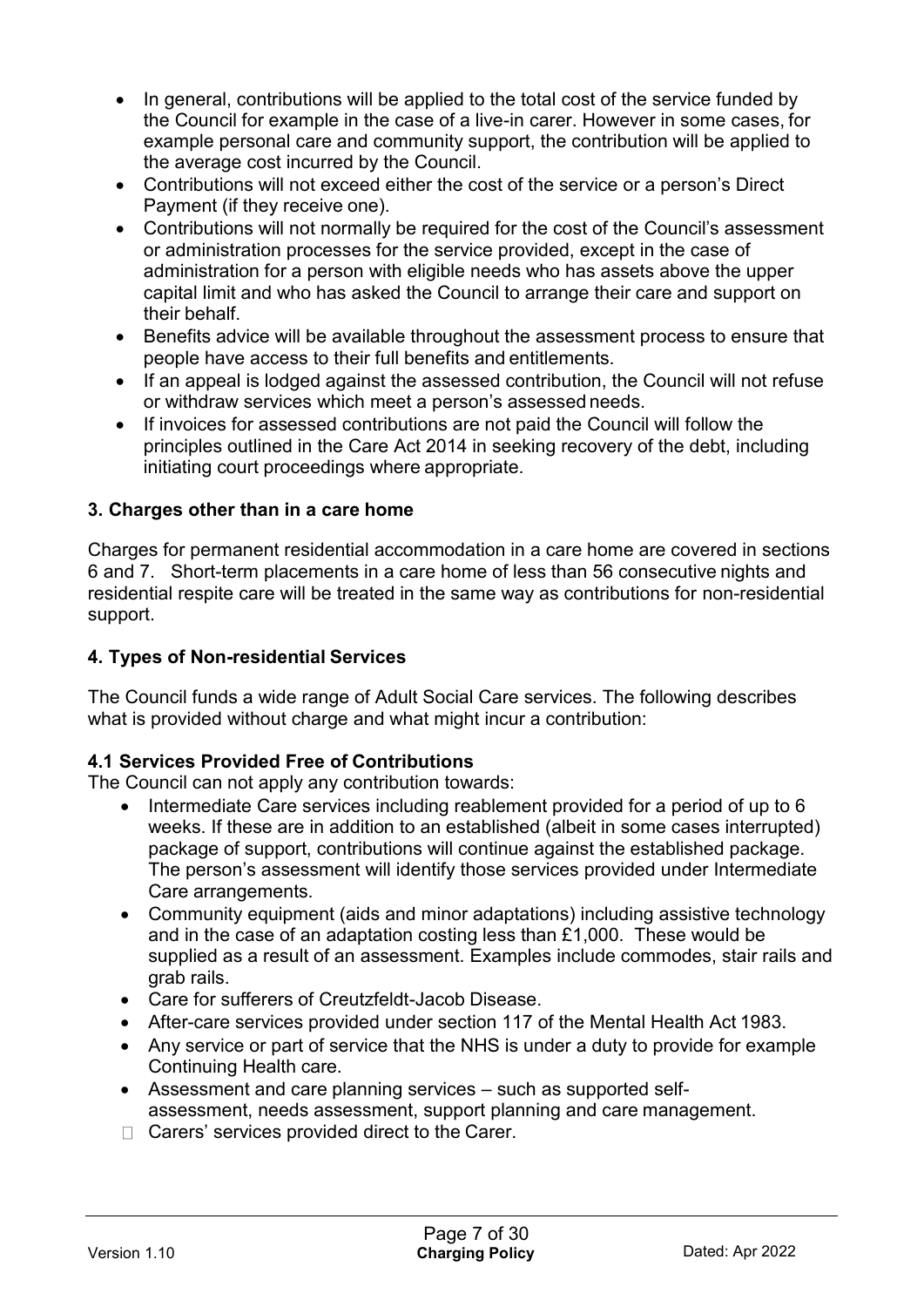## **4.2 Services where a contribution will be sought**

For most other Adult Social Care services people will be assessed in order to determine whether or not they need to make a contribution towards the service. This includes circumstances in which the service is taken by way of a direct payment. The types of service in this category include but are not limited to:

- Care and support in a person's own home (including the cost of two carers where this is necessary to meet need)
- Support to access the community (Community Support)
- Day Care and Outreach support.
- Transport.
- Employment Support
- Respite care in a residential/nursing home (not exceeding 56 consecutive nights)
- All services arranged within a Direct Payment, including the cost of brokerage services provided outside the Council

#### **4.3 Services Outside of this Charging Policy**

The Council provides a number of other support services which are not subject to this policy because they are not care and support services provided under the Care Act including:

- Meals at a Resource Centre. These will be subject to a flat rate charge and although this charge will be added to any weekly assessed contribution it will not be subject to the financial assessment process.
- Issue of Blue Badges

## **5. Non-residential services**

#### **5.1 Overview of the financial assessment**

**5.1.1** A full financial assessment will be undertaken for anyone who receives services for which a contribution can be made, including those who are in receipt of a Direct Payment. This is in order to establish their individual ability to contribute towards the total cost of the services they receive which the Council can charge for.

**5.1.2** The financial assessment will ensure that people:

- Have sufficient money to meet their basic housing costs and some disability related expenditure
- Retain their basic "Minimum Income Guarantee". Where their capital is above the upper threshold the MIG is not included in the assessment calculations.

**5.1.3** The assessment calculation is summarised as:

Assessable Income (see 5.2)

- Minimum Income Guarantee (see 5.3)
- Housing Costs (see 5.4)
- Disability Related Expenditure (see 5.5 to 5.5.7)
- Other allowable expenses
- = Assessed contribution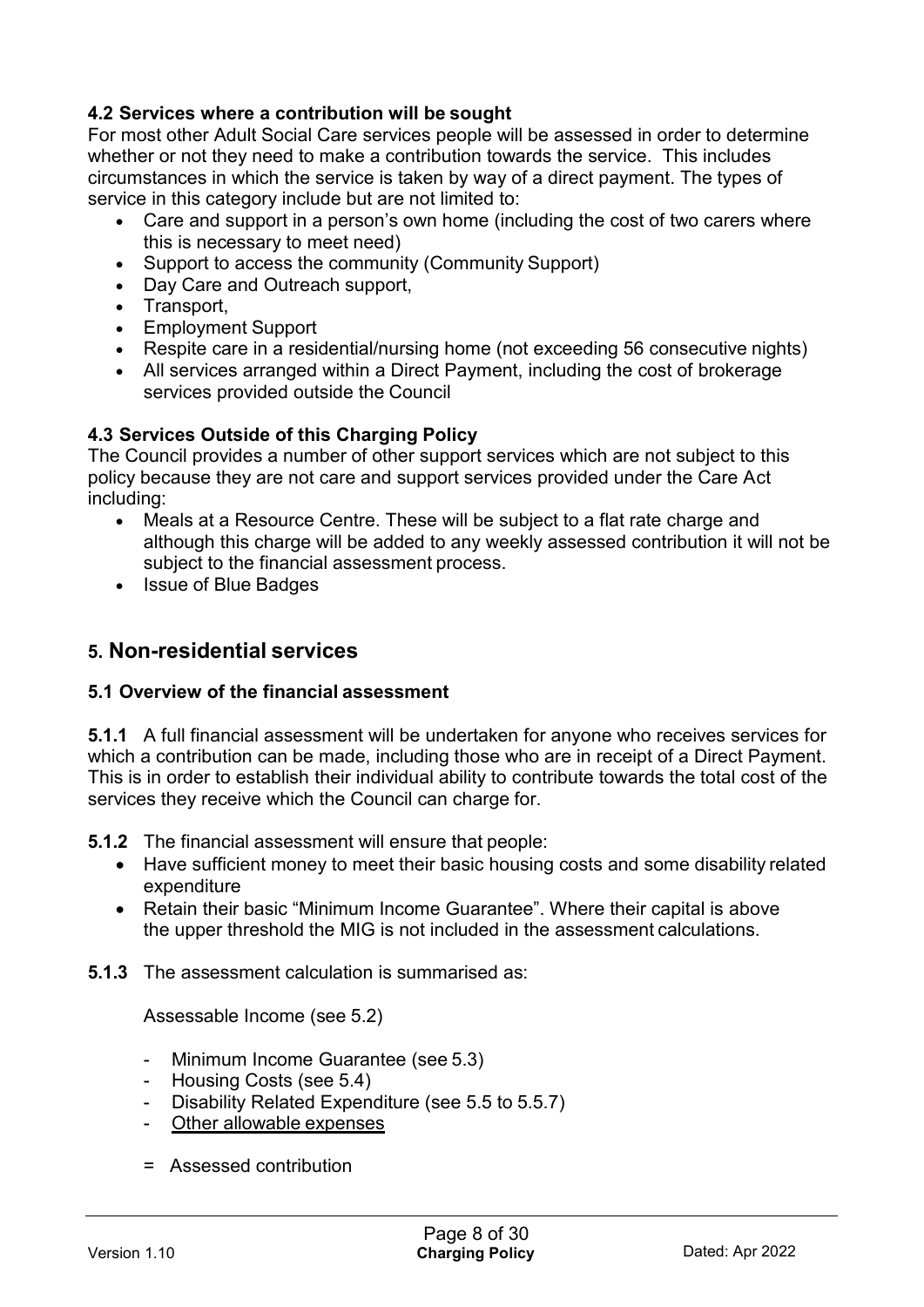**5.1.4** Where a person has capital this may affect the assessed contribution. This is explained in section 5.7.2

**5.1.5** The Care Act 2014 states that each person receiving care must be treated individually and that a local authority has no power to assess couple or civil partners according to their joint resources. The Department of Health has permitted an extension to current couple assessments until April 2016.

**5.1.6** The treatment of jointly paid income and capital held in joint names is explained in section 5.9.

**5.1.7** The Council has set a minimum contribution, currently £1.25 per week. If an assessed contribution is less than this minimum, no charge will be made as it is not financially viable to collect a contribution below this level.

**5.1.8** Examples of calculated contributions are provided at *Appendix 1*.

**5.1.9** Where assistance is provided in applying for a benefit, the person will be notified of the effect of the new benefit on their assessed contribution, which will be backdated to the date of award.

#### **5.2 Assessable Income**

The assessment process will look at the total income a person has available to make a contribution and will follow the Care Act 2014 and the statutory guidance issued under it.

**5.2.1** The income below will **not** be included in the assessment:

Armed Forces Independence Payments and Mobility Supplement Charitable and voluntary payments made on a regular basis. Child Support Maintenance Payments and Child Benefit Child Tax Credit Christmas bonus Council Tax Reduction Schemes where this involves a payment to the person Dependency increases paid with certain benefits Disability Living Allowance (DLA) (Mobility Component) and Mobility Supplement Discretionary Trust Earnings (as per Care Act 2014 guidance.) Gallantry Awards Guardian's Allowance Guaranteed Income Payments made to Veterans under the Armed Forces Compensation Scheme Income frozen abroad Income in kind Pensioners Christmas payments Personal Independence Payment (PIP) (Mobility Component) and Mobility Supplement Personal injury trust, including those administered by a Court Resettlement benefit Savings Credit Social Fund payments (including winter fuel payments) Statutory Sick Pay, Statutory Adoption Pay and Statutory Maternity Pay or Allowance. War Disablement Pension or Armed Forces compensation Scheme: Guaranteed Income Payment and War Widows Pension or Armed Forces Compensation Scheme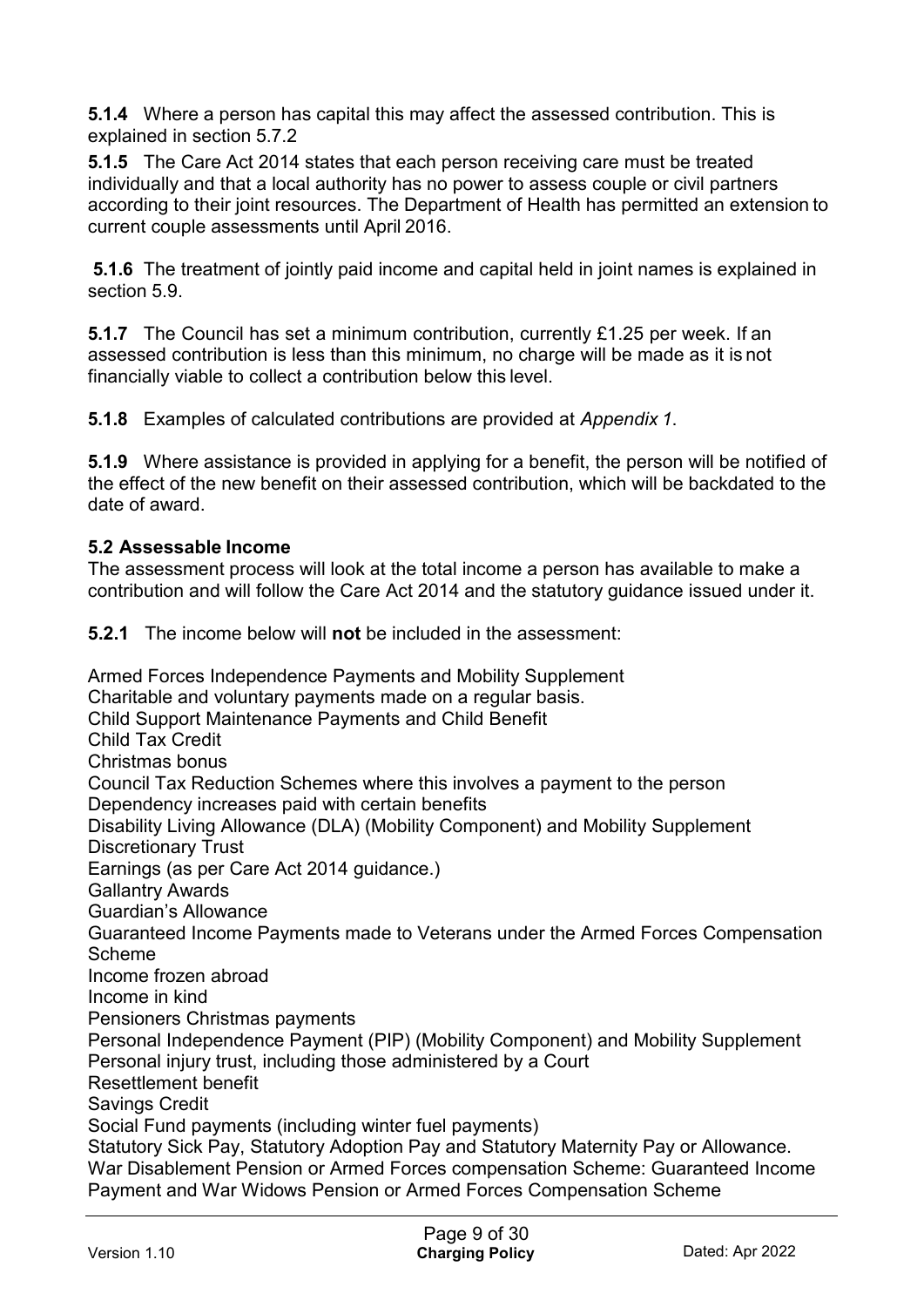War widows and widowers special payments

Any payments received as a holder of the Victoria Cross, George Cross or equivalent Any grants or loans paid for the purposes of education

Payments made in relation to training for employment.

Payments referred to in paragraph 29 (y) of Annex C: Treatment of Income of the Care Act 2014 Care and Support Statutory Guidance

**5.2.2** The sources of income below will only partially be included in the assessment:

- Survivors Guaranteed Income Payment (The first £10 per week will be disregarded)
- Sub tenants Treatment of any income from sub tenants will be in accordance with the Care & Support (Charging & Assessment of Resources) Regulations 2014 (The first £20 per week will be disregarded)
- Boarders Treatment of any income from boarders will be in accordance with the Care & Support (Charging & Assessment of Resources) Regulations 2014 (The first £20 per week plus half of any income over £20 per week will be disregarded).

**5.2.3** Where a person has assets between the lower and upper capital levels the Council will apply a tariff income (see glossary of terms). This will assume that for every £250 of capital or part thereof, a person is able to afford to contribute £1 per week towards the cost of their support.

**5.2.4** If funds have been released using Equity Release Schemes the income may be included in the financial assessment process. Refer to *Appendix 3* for furtherinformation.

#### **5.3 Minimum Income Guarantee**

Someone whose capital is below the upper capital threshold will retain income equivalent to either basic Income Support or Pension Credit Guarantee as a minimum income which is not included in the assessment calculation. This amount will depend on a person's age and benefit entitlement as per Department of Health guidance.

#### **5.4 Housing Costs**

The following household expenditure may be allowed for in the contribution calculation depending on individual circumstances:

- Rent (net of housing benefits)
- Mortgage (net of income support or pension credit assistance)
- Board and lodgings (as defined and managed in The Care Act 2014)
- Council Tax (net of Council Tax Support)
- Building insurance (not including contents)
- Essential service charges and ground rent (net of assistance funding)

#### **5.5 Disability Related Expenditure**

**5.5.1** Disability Related Expenditure (DRE) is any reasonable additional cost that a person incurs to meet their specific needs due to age, a medical condition or disability. To ensure that the person retains appropriate funding to meet these costs, an allowance for DRE is included in the assessment process where applicable.

**5.5.2** Disability related expenditure is not restricted to the national eligibility criteria for care and support prescribed by the Care Act 2014.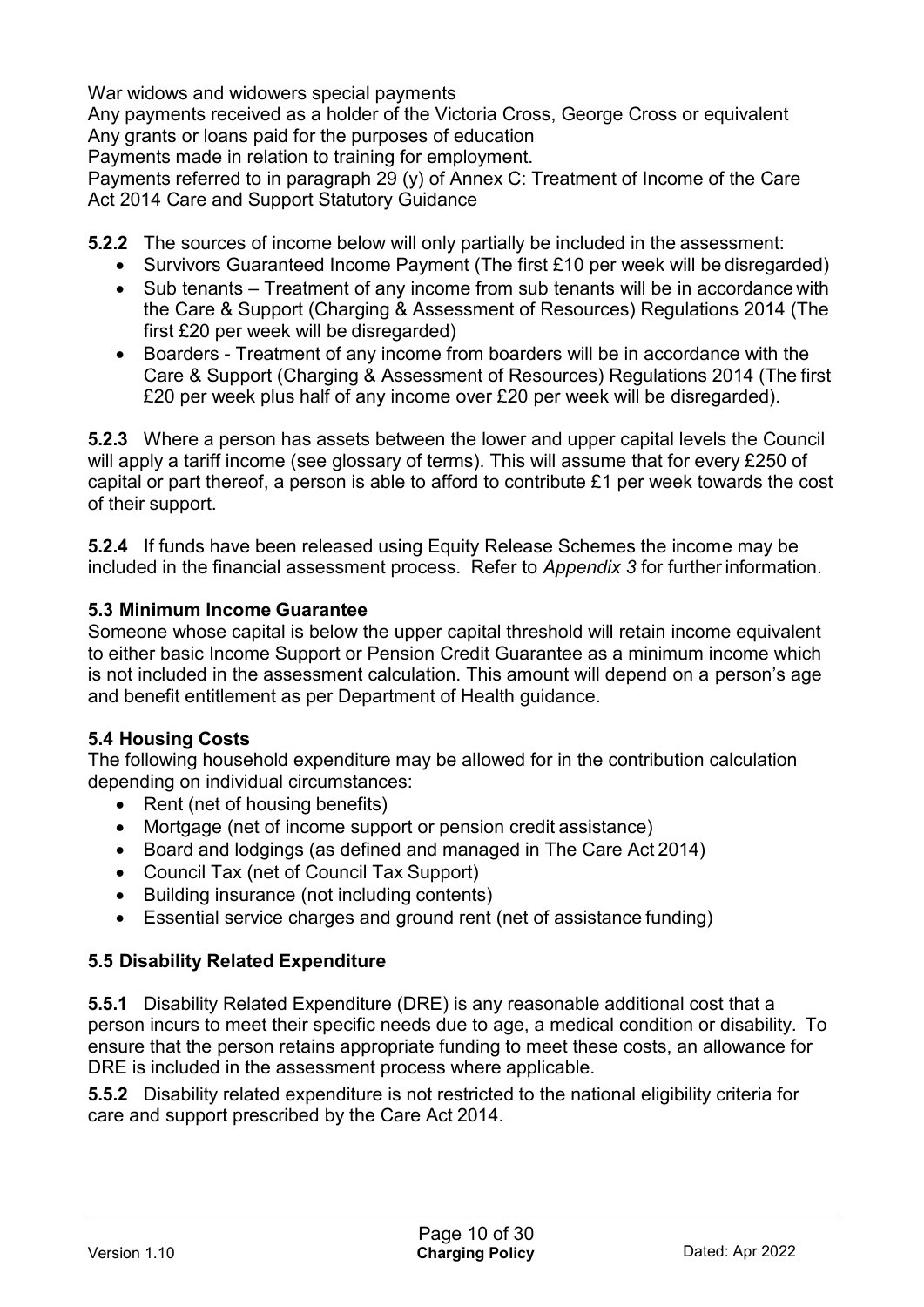**5.5.3** DRE will be considered when:

- the extra cost is needed due to age, a medical condition or disability as identified in the person's community care assessment; **and**
- the cost is reasonable and can be verified (receipts will be requested); **and**
- it is not reasonable for a lower cost alternative item or service to be used.

**5.5.4** Careful consideration will be given to requests that expenses are accepted as being disability related. Voluntary unpaid support from family and/or friends is not a disabilityrelated expense.

**5.5.5** In assessing disability-related expenditure consideration will be given to the following list of items. However, it should also be noted that this list is not intended to be exhaustive and any reasonable additional costs directly related to a person's disability may be considered:

(a) Payment for any community alarm system.

(b) Costs of any privately arranged care services identified as necessary by the care team, including respite care.

(c) Costs of any specialist items needed to meet the person's disability needs, for example:

- i. Day or night care which is not being arranged by the local authority;
- ii. Specialist washing powders or laundry;
- iii. Additional costs of special dietary needs due to illness or disability (the person may be asked for permission to approach their GP in cases of doubt);
- iv. Special clothing or footwear, for example, where this needs to be specially made; or additional wear and tear to clothing and footwear caused by disability;
- v. Additional costs of bedding, for example, because of incontinence;
- vi. Any heating costs, or metered costs of water, above the average levels for the area and housing type;
- vii. Reasonable costs of basic garden maintenance, cleaning, or domestic help, if necessitated by the person's disability and not met by social services;
- viii. Purchase, maintenance, and repair of disability-related equipment, including equipment or transport needed to enter or remain in work; this may include IT costs, where necessitated by the disability; reasonable hire costs of equipment may be included, if due to waiting for supply of equipment from the local council;
- ix. Personal assistance costs, including any household or other necessary costs arising for the person;
- x. Internet access for example for blind and partially sighted people
- xi. Transport costs necessitated by illness or disability, including costs of transport to daycentres, over and above the mobility component of Disability Living Allowance or Personal Independence Payments, if in payment and available for these costs. Where fuel is being claimed the current HMRC business rate mileage will be used. In some cases, it may be reasonable for WBC not to take account of claimed transport costs — for example, if a suitable, cheaper form of transport (e.g. councilprovided transport to a daycentre) is available, but has not been used.

As with transport costs (noted at 5.5.4(c) (xi) above) there may be other items of DRE (whether in the above list or otherwise) which the Council will not allow for if there is a reasonable alternative available at a lesser cost. This could include, for example, where an item is available from the NHS – e.g. the private purchase cost of incontinence pads where these are available from the NHS. The fact of whether there is a reasonable alternative available at a lesser cost will be considered by WBC on a case by case basis taking into account all of the relevant circumstances.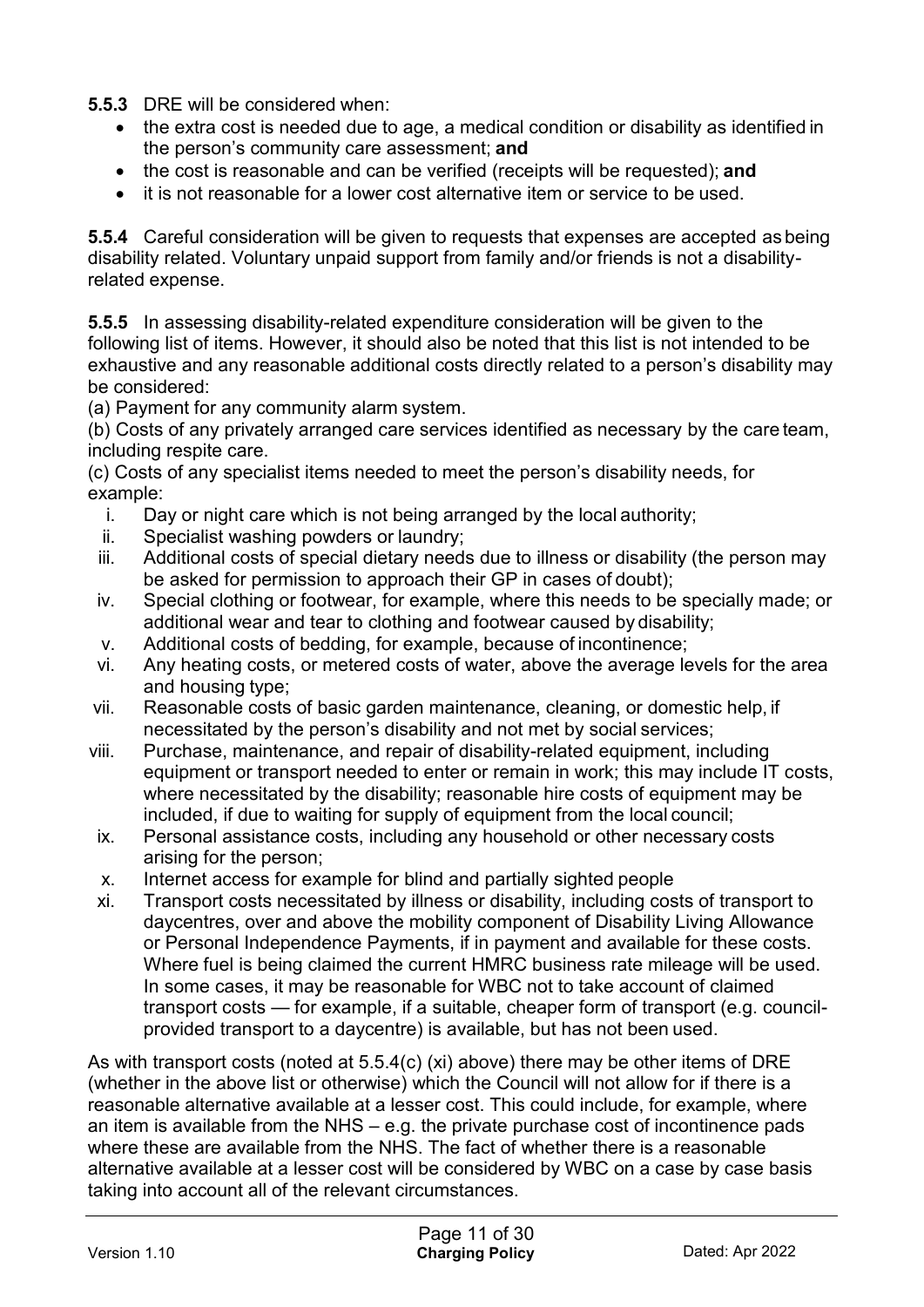**5.5.6** The Council has a schedule of reasonable DRE costs (see *Appendix 4)*. This lists the amounts that will be allowed for certain items where a decision is taken to allow a particular item of DRE. These amounts will be reviewed each year in accordance with the National Association of Financial Assessment Officers guidelines.

**5.5.7** Where a particular item of expenditure combines more than one item or service, instead of disallowing all of the expenditure the elements that meet the person's specific need can be allowed. For example hair washing is allowed if the person could not do this task themselves and it is not included in the support plan. However, hair cutting would not be allowed for as this is a service used by the general population and is not a disability related expense.

**5.5.8** Receipts will be requested in support of all expenses claimed. If receipts have not been kept prior to the initial financial assessment, receipts should be kept in support of future expenses. Receipts or evidence is not required for common expenses, i.e. utilities. The amounts in *Appendix 4* show an average expenditure for various household types. This will be used to calculate the extra costs due to the person's age, medical conditionor disability. These amounts will be reviewed annually. If receipts are not provided despite requests to do so then the Council will decide that the expense should not be allowed.

## **5.6 Special Equipment**

Costs for purchasing special equipment (e.g. stair lifts) will be allowed if they meet the person's specific need due to a disability or condition. The amount allowed will be based on the life span of the equipment and the purchase price paid by the person, where this is considered reasonable. This allowance will not apply if the purchase was funded by a Disabled Facilities Grant or any other source of external funding.

Maintenance and repair costs for special equipment will also be allowed if that equipment meets the person's specific need due to a disability or condition. The weekly amount allowed will be the annual cost over 52 weeks.

## **5.7 Other factors that affect the financial assessment**

#### **5.7.1 Shared costs**

If more than one person lives in the person's home the additional costs relating to a disability or condition will be shared between the occupants whose needs contribute to the additional costs.

#### **5.7.2 Capital**

The value of capital and assets is as defined in the Care Act 2014 and the regulations made under the Act. The value of a person's main or only home will be disregarded.

**5.7.3** A person with capital above the Care Act 2014 upper limit (including property but excluding the value of their main home) is liable to pay the full cost for services supplied (or towards a Direct Payment). When a person moves out of a property that they own and becomes ordinarily resident in alternative accommodation, for example, Extra Care Housing, the owned property will no longer be deemed their main home and will be regarded as capital for the purposes of the contribution assessment.

**5.7.4** Where a person moves into supported accommodation (including Extra Care Housing) and still owns their previous home the Council must disregard the value of the person's previous home for 12 weeks.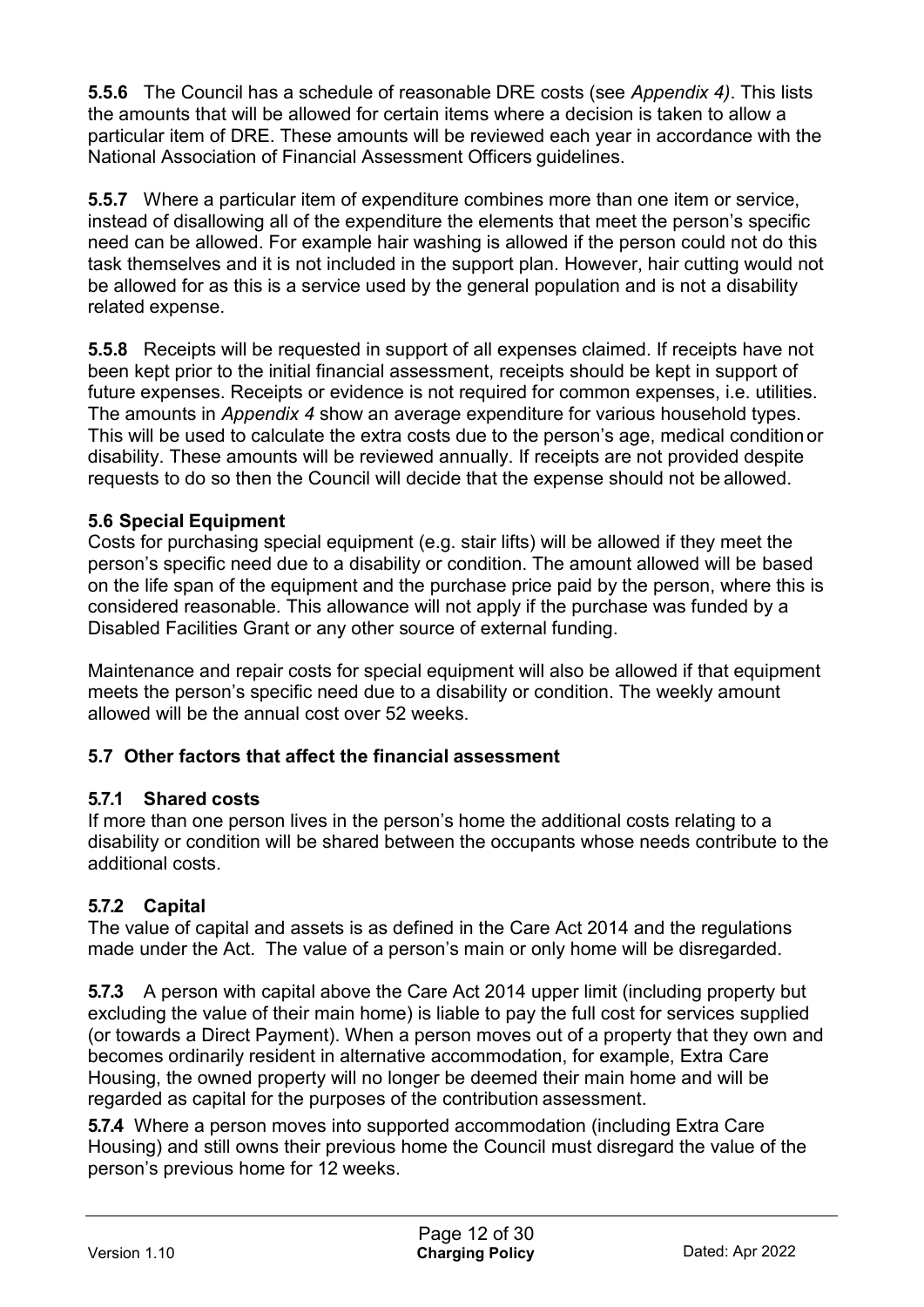**5.7.5** After 12 weeks any property that has been disregarded will either need to be subject to a continuing disregard where there is a remaining resident as defined in the Care Act 2014 or if the property has not been sold a revised assessment will need to be done and a deferred Payment under the Deferred Payment Scheme will be offered.

**5.7.6** In accordance with the Care Act 2014 the Council operates a Deferred Payments Scheme to allow people to defer the sale of their home where it is needed to fund care fees (see the Deferred Payment Policy).

**5.7.7** The capital limits will be reviewed annually in accordance with the Care Act 2014.

## **5.7.8 Deprivation of assets**

Deprivation of assets means where a person has intentionally deprived or decreased their overall assets in order to reduce the amount that they are charged towards their care. This means that they must have known that they needed care and support and have reduced their assets in order to reduce the contribution they are asked to make towards the cost of that care and support.

**5.7.9** There may be many reasons for a person depriving themselves of an asset. The Council will follow the guidance set out in the Care Act 2014 to decide whether deprivation for the purpose of avoiding care and support charges has occurred and whether or not to treat that person as still having the asset for the purpose of a financial assessment.

**5.7.10** Where an asset has been transferred to a third party to avoid the charge, that third party is liable to pay the Council the difference between what it would have charged and has charged the person receiving care.

## **5.7.11 Deprivation of income**

It is possible for a person to deliberately deprive themselves of income. For example they could give away or sell the right to an income from an occupational pension. The Council will follow the guidance in the Care Act 2014 to make a decision on whether to treat someone as receiving a notional income in their financial assessment.

## **5.7.12 Non-disclosure of financial details**

People have the right to choose not to disclose their financial details. However if this right is exercised they will be required to pay the full cost for their non-residential care and be subject to pay an administration fee.

## **5.8 Administration Fee**

An administration fee will be charged when a person pays the full cost of their nonresidential care either because they have capital is excess of the upper threshold level, or they have declined to disclose their finances.

**5.8.1** The fee is a combination of set up, negotiation, management and administration costs pro-rated over a year, the weekly fee may still be charged even when no care or support services is received.

**5.8.2** The fee will be charged for any open period where the Council has been asked to arrange care or support. This may include periods when no care is actually received but the arrangement is still open, for example when care calls have been cancelled or the person is away from home but the on-going arrangement costs for the Council continue.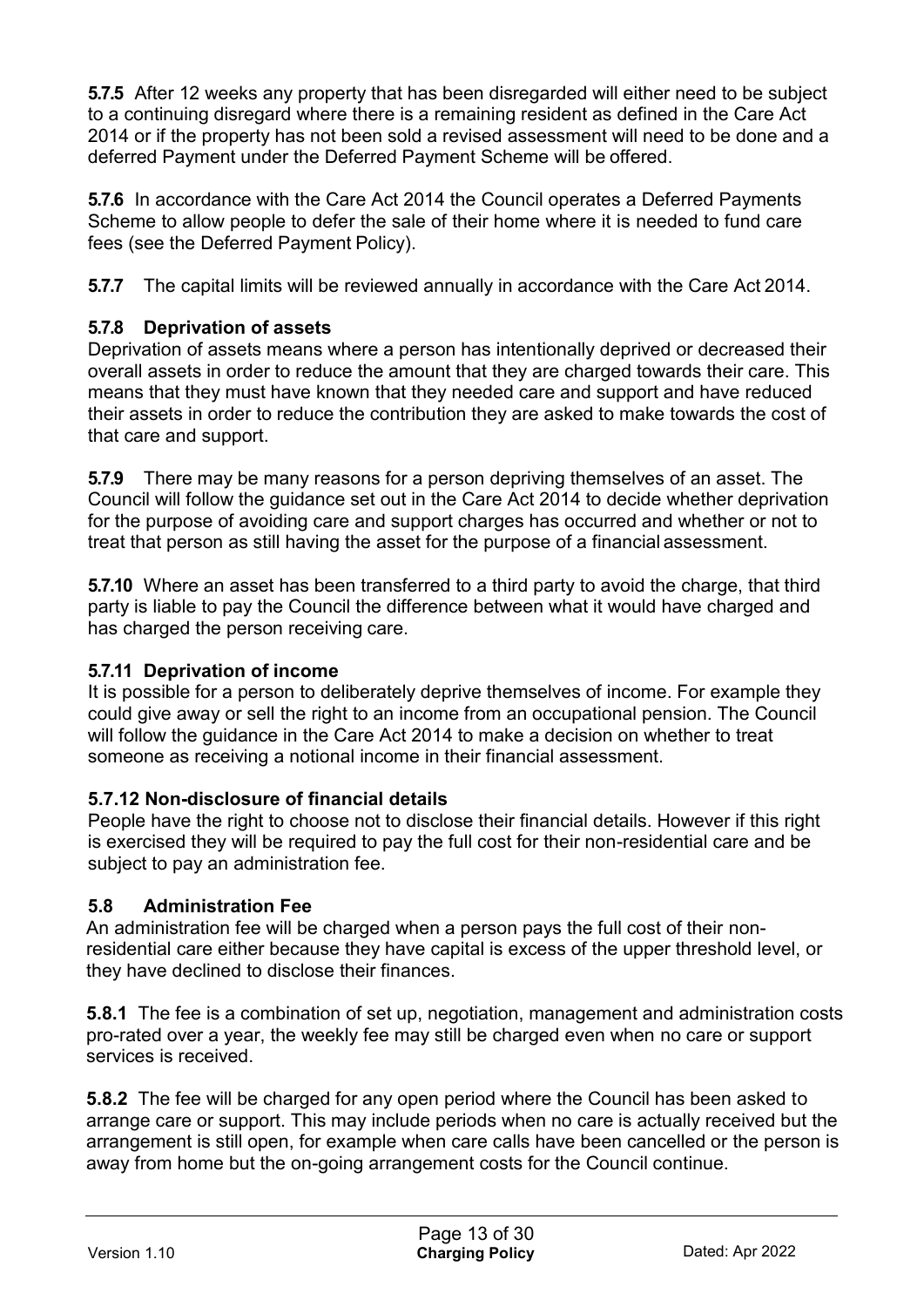**5.8.3** The annual fee is invoiced on a four weekly basis and is separate from the assessed weekly charge.

## **5.9 Couples**

Only the income of the cared-for person can be taken into account in the financial assessment. However people will be required to identify any income or capital (such as a welfare benefit) that both members of a couple are entitled to jointly.

#### **5.9.1** A couple is defined as follows:

- Two people who are legally married or in a civil partnership
- Two people who have lived together as though they are married or in a Civil Partnership for at least twelve months but who are not legally married or in a Civil Partnership

#### **5.9.2** When assessing one member of a couple:

- 100% of solely owned and 50% of all jointly owned capital and savings will be taken into account (excluding the value of the main home)
- All assessable income appropriate to the cared-for person will be considered.
- An allowance will be made for 50% of the couple's total joint basic household
- expenditure;
- An allowance will be made for the person's Disability Related Expenditure

#### **5.9.3** Implications for the cared-for person's partner:

If the result of the financial assessment would leave the couple with a weekly income of less than the couple rate of minimum income guaranteed an additional allowance will be included in the assessment.

**5.9.4** In these circumstances described above a "Couple Minimum Income Guarantee" (see Glossary) allowance will be included in the assessment. In order to calculate the allowance, which will vary on a case to case basis, the partner must be willing to disclose their financial details.

#### **5.10 Contributions Payable and the Contribution Period**

The assessed contribution will apply to any services (non-residential or respite care) provided in each charging week. A charging week starts on a Monday and ends on a Sunday. For example services that run from Wednesday to the following Tuesday will be charged across two charging weeks, except where a person receives only respite care, when the contribution will be apportioned over the number of nights of respite care.

#### **5.11 Direct Payments**

The following points relate to contributions payable where a person is in receipt of a Direct Payment:

- The contribution payable will be either the amount of the gross personal budget or the assessed contribution, whichever is lower;
- The contribution should be paid from a person's income, therefore the Direct Payment amount will be paid in full and the Council will raise an invoice for a person's contribution;
- Invoices will be raised every twenty eight days in arrears;
- Contributions will apply from the date the personal budget commences;
- Contributions must not be paid from the Direct Payment funds.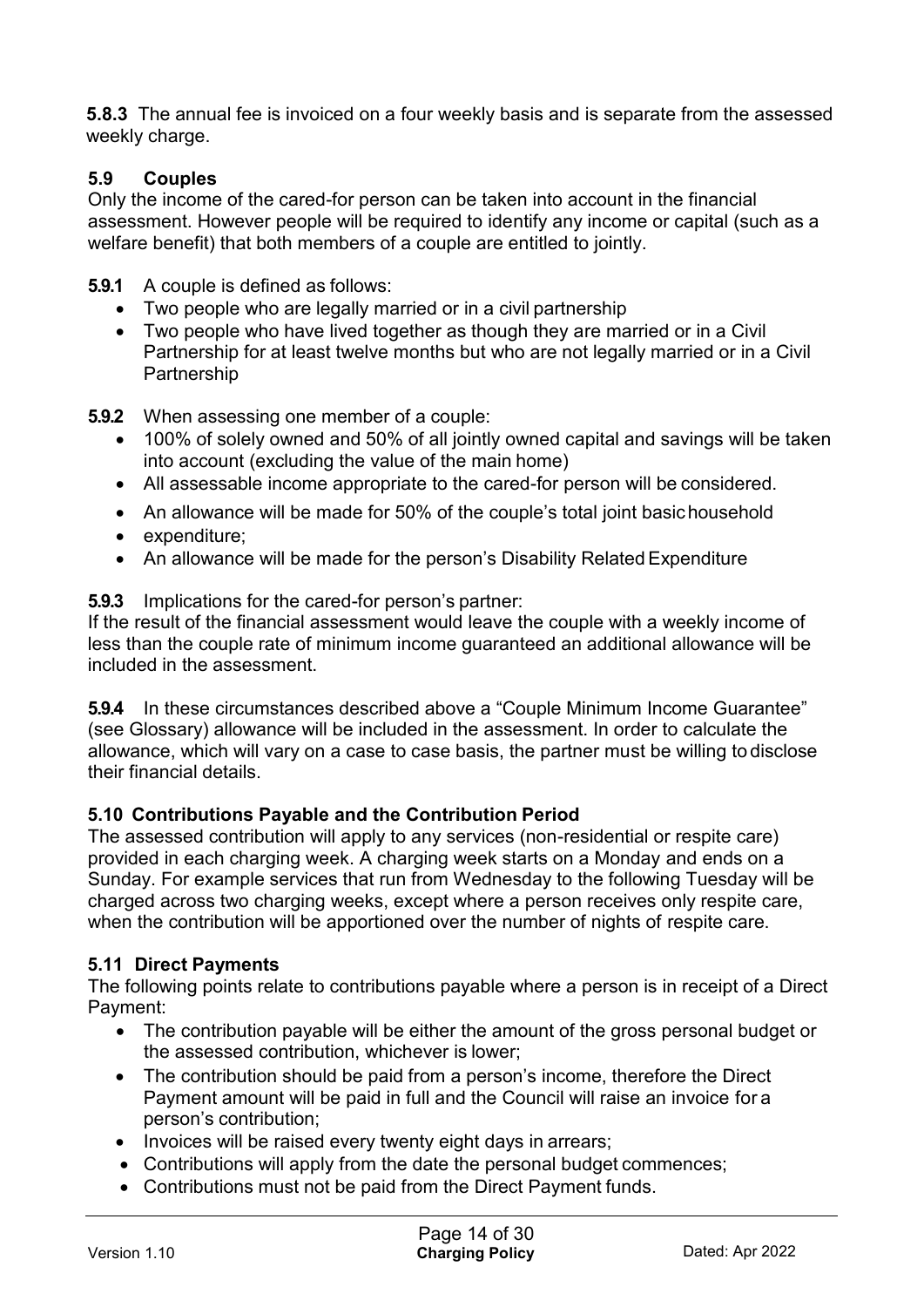## **5.12 Other Services**

The following points relate to contributions payable where a person has their support needs met by services organised by the Council after an assessment of need:

- The contribution payable will be either the actual chargeable cost of services supplied or the assessed contribution, whichever is lower;
- Invoices will be raised in arrears after every twenty eight day period;
- Where a service was supplied or was available but the person does not receive it because they are absent – for example they are away from their home at the time they are due to receive home care, a contribution will still be required unless the absence has been pre-notified (at least 24 hours in advance to the Council) or is due to hospitalisation, illness or other circumstances beyond the person's control. Where someone believes they should not be required to contribute to a service they should contact their care manager in the first instance;
- Any overpayments will be reimbursed or credited towards the cost of future services;
- Charges will apply from the date the service commences.

## **6. Charges in a care home**

The following sections applies to people who receive care and support in a care home including respite care that exceeds 56 consecutive nights (8 weeks).

Charges for respite care of less than 56 consecutive nights are assessed under the section of the Council's policy for non-residential care (as set out at 3 to 5 of this policy).

#### **6.1 Services and circumstances where no charge is made**

The Council can not apply any contribution towards:

- After-care services under the Mental Health Act (Section 117)
- Any services funded by the local Health Authority under NHS continuing care.

All other residential services will be chargeable, including any residential element funded by community services for placements at a residential college.

#### **6.2 Capital over the threshold**

The Council is not obliged to fund a person's needs in a care home if they have capital over the upper threshold but may choose to do so (see 8.1)

#### **7. The Financial Assessment: charges in a care home**

#### **7.1 Overview of the financial assessment**

**7.1.1** People in a care home will contribute most of their income, excluding any earnings, towards the cost of their care and support. The person will, however, be left with a specified amount of their own income, which is known as the personal expense allowance (PEA) (see 7.3 below).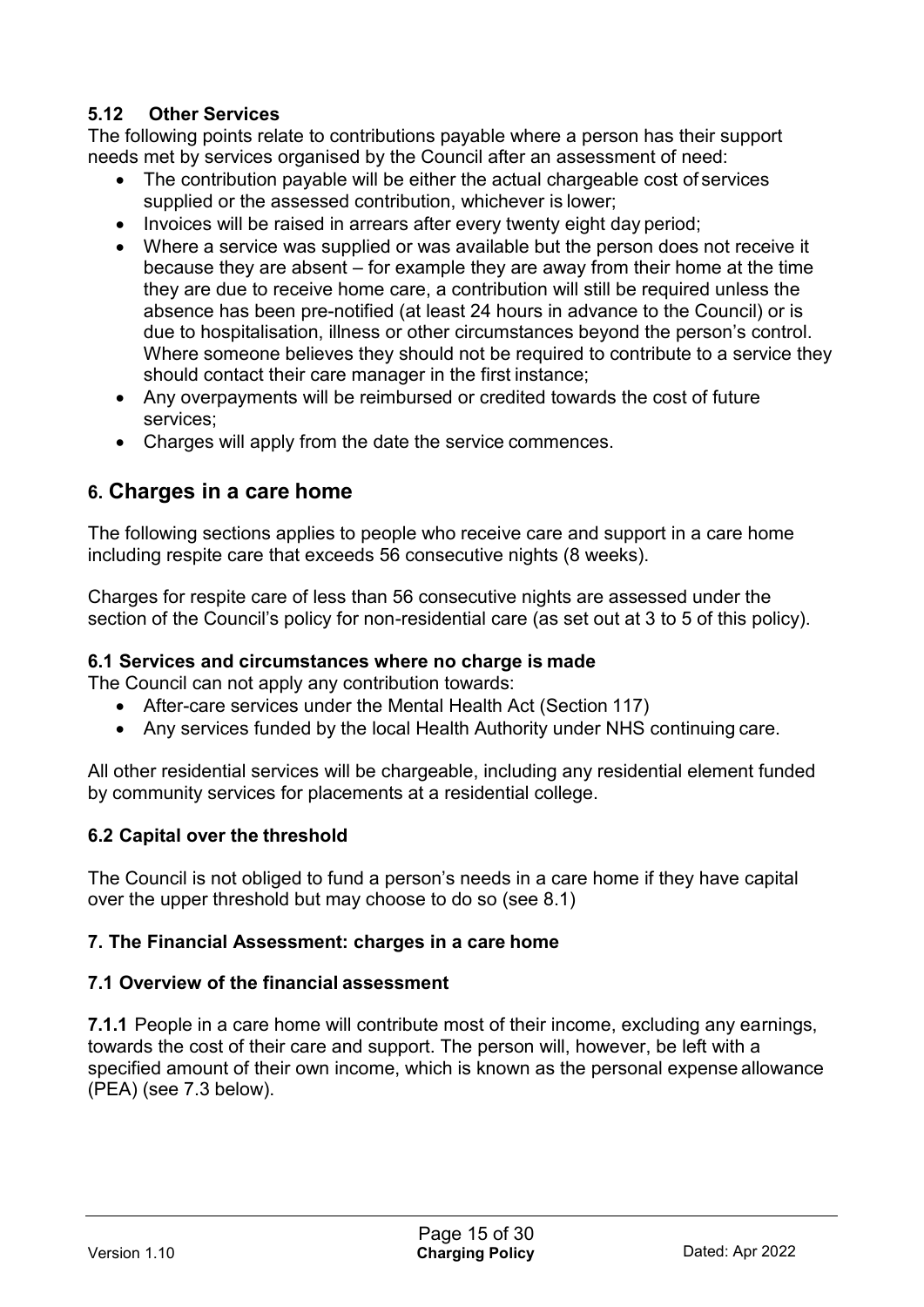**7.1.2** The assessment calculation is summarised as follows:

Assessable Income (see 7.2)

- Personal Expense Allowance (see 7.3)
- Allowable expenses (see7.4)
- = Assessed contribution

**7.1.3** Where a person has capital this may affect the assessed contribution and this is explained in section 7.5

**7.1.4** The treatment of jointly paid income and capital held in joint names is explained in section 7.5.

**7.1.5** Examples of calculated contributions are provided at *Appendix 1*.

**7.1.6** Where assistance is provided in applying for a benefit, the person will be notified of the effect of the new benefit on their assessed contribution, which will be backdated to the date of award.

#### **Assessable Income**

The assessment process will look at the total income a person has available to make a contribution and will follow the Care Act 2014 and the statutory guidance issued under it.

**7.2.1** The income below will **not** be included in the assessment: Armed Forces Independence Payments and Mobility Supplement Charitable and voluntary payments made on a regular basis. Child Support Maintenance Payments and Child Benefit Child Tax Credit Christmas bonus Council Tax Reduction Schemes where this involves a payment to the person Dependency increases paid with certain benefits Disability Living Allowance (DLA) (Mobility Component) and Mobility Supplement Discretionary Trust Earnings (as per Care Act 2014 guidance.) Gallantry Awards Guardian's Allowance Guaranteed Income Payments made to Veterans under the Armed Forces Compensation Scheme Income frozen abroad Income in kind Pensioners Christmas payments Personal Independence Payment (PIP) (Mobility Component) and Mobility Supplement Personal injury trust, including those administered by a Court Resettlement benefit Social Fund payments (including winter fuel payments) Statutory Sick Pay, Statutory Adoption Pay and Statutory Maternity Pay or Allowance. War Disablement Pension or Armed Forces compensation Scheme: Guaranteed Income Payment and War Widows Pension or Armed Forces Compensation Scheme War widows and widowers special payments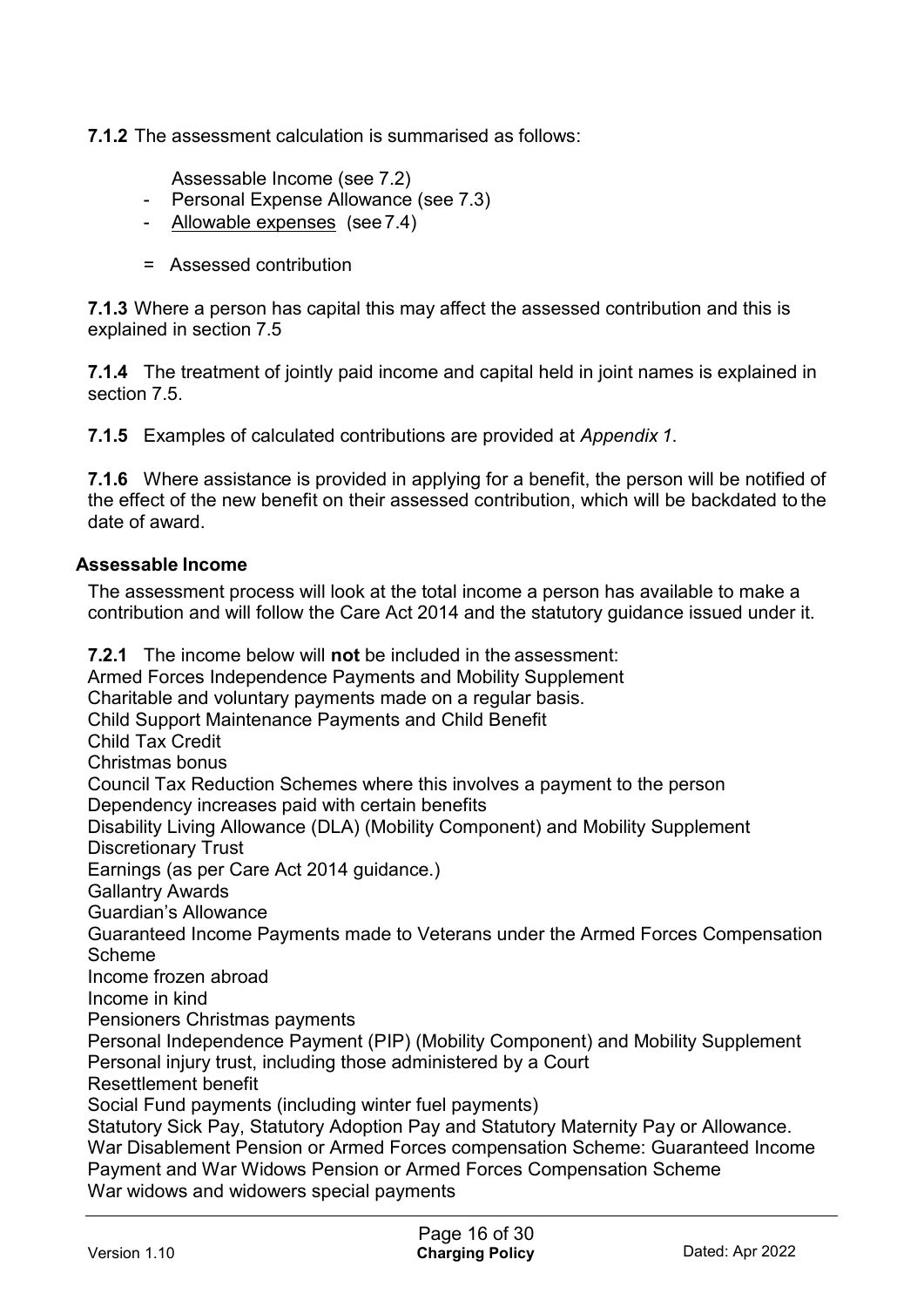Any payments received as a holder of the Victoria Cross, George Cross or equivalent Any grants or loans paid for the purposes of education; and Payments made in relation to training for employment.

Payments referred to in paragraph 29 (y) of Annex C: Treatment of Income of the Care Act 2014 Care and Support Statutory Guidance

**7.2.2** The sources of income below will only partially be included in the assessment:

- Survivors Guaranteed Income Payment (The first £10 per week will be disregarded)
- War Widows Pension (the first £10 per week will be disregarded)
- Up to 50% of any Private/Occupational Pension where a partner remains at home (although consideration needs to be given to the partners benefits)
- A savings disregard based on qualifying income is made to people as referred to in paragraph 33 (b) of Annex C: Treatment of Income of the Care Act 2014 Care and Support Statutory Guidance

**7.2.3** Where a person has assets between the lower and upper capital levels the Council will apply a tariff income (see glossary of terms). This will assume that for every £250 of capital or part thereof, a person is able to afford to contribute £1 per week towards the cost of their support.

**7.2.4** Where a person is a temporary resident any element of Income Support or Pension Credit that is payable for a partner should not be included and the needs of the partner should be considered so that they are left with the single person's Minimum Income Guarantee (see glossary of terms). Any adjustment to the assessment under these circumstances will be shown as an expense.

#### **7.3 Personal Expense Allowance**

Someone whose capital is below the upper capital threshold must retain a personal expense allowance (PEA) from their income for personal items such as clothes and toiletries that are not part of their care. The PEA amount is set out in the charging regulations made under the Care Act 2014 and anything above this prescribed amount may be taken into account in determining charges.

**7.3.1** WBC will apply a higher allowance in individual cases in the following circumstances:

- Where a person has a dependent child, the needs of the child should be considered
- Where a person is paying half their occupational or personal pension or retirement annuity to a spouse or civil partner who is not living in the same care home
- Where a person is temporarily in a care home and is a member of a couple (see 7.12.1)
- Where a person's property has been disregarded the local authority should consider whether the PEA is sufficient to enable the person to meet any resultant costs. For example mortgage, rent, Council Tax, building insurance, utility costs and reasonable property maintenance costs.
- Where a person has a deferred payment agreement (DPA) in place, the local authority should ensure that the person retains sufficient resources to maintain and insure the property.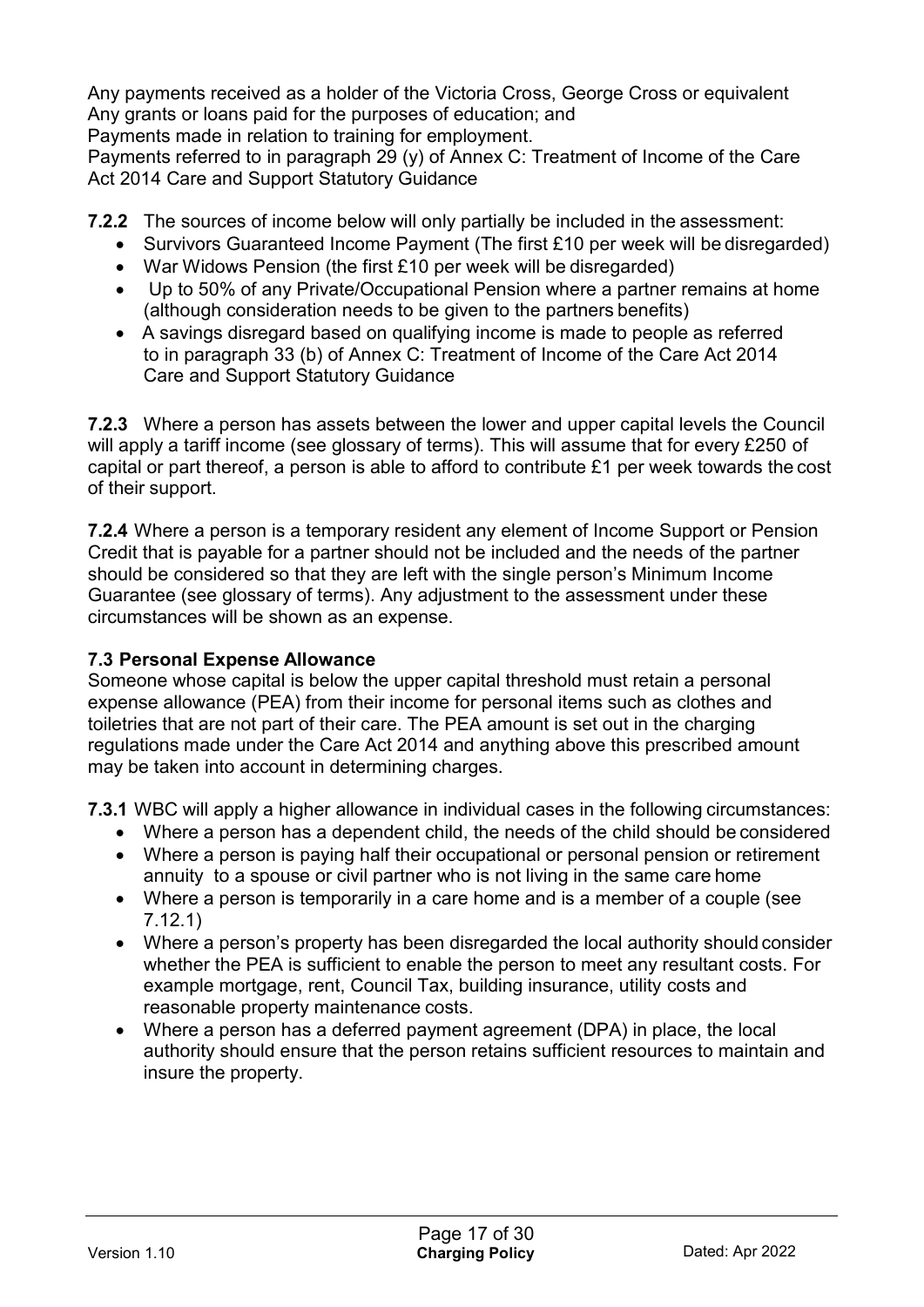#### **7.4 Allowable expenses**

Allowable expenses for temporary residents can include:

- Accommodation cost rent less Housing Benefit
	- mortgage less any Housing Support benefit payment
- Service charges Any charge for housing services not covered by benefit
- Water Rates/Charges
- Council Tax (less Council Tax Reduction)
- Household Insurance
- Partner's MIG where a person is a temporary resident the needs of the person's partner should be considered so that they are left with the single person's Minimum Income Guarantee. This amount will vary and depend on the partner disclosing their finances during the assessment.

**7.4.1** Where the expenditure is a joint expenditure then 50% of the expenditure will be allowed, unless it can be shown that only one person is responsible for 100% of the expenditure.

**7.4.2** Permanent residents are not normally considered to have outgoings as they no longer have a home in the community. However, it maybe that a person still has outgoings for example, during the 12 week property disregard period (see 7.9) or during the notice period for a rented property. In these cases the expenses can be allowed.

## **7.5 Capital**

The value of capital and assets is as defined in the Care Act 2014 regulations and guidance. Where capital is held jointly the value will be divided equally unless there is evidence to prove otherwise.

**7.5.1** Capital and savings can include cash, funds held in a bank, building society and Post Office accounts, saving bonds, premium bonds, stocks and shares, ISAs, Peps, Value of land or property (other than the home in which they live). This list is notexhaustive.

**7.5.2** Any person who has capital/savings in excess of the upper threshold level (see glossary of terms) as set out in the Care Act 2014 will be charged the cost of the service received. If savings/capital is held in joint names, an equal proportion will be assumed unless there is evidence to prove otherwise.

**7.5.3** The capital limits will be reviewed annually in accordance with The Care Act 2014.

#### **7.6 Temporary Resident/Trial Period**

All temporary residents who are placed for a trial period will be financially assessed from their date of admission but will have allowable expenses included in their assessment.

**7.6.1**Temporary residents who are in receipt of Attendance Allowance (AA), Disability Living Allowance (DLA) (Care component) or Personal Independence Payments (PIP) (Daily Living component) will have this benefit disregarded from any financial assessment while they are classed as a temporary resident.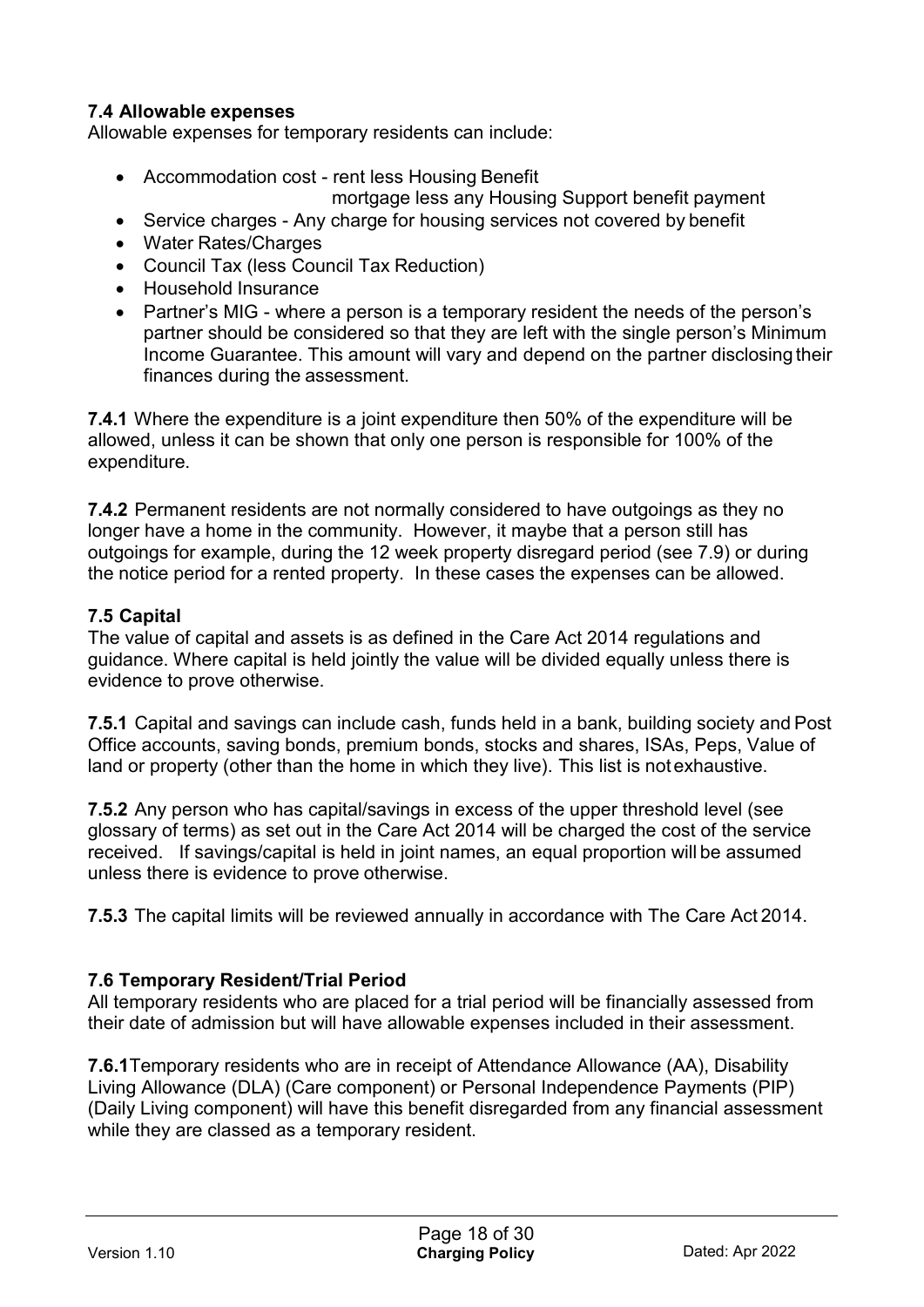## **7.7 Permanent Resident**

Permanent residents may be subject to several financial assessments in the first few months of becoming resident. This is due to changes in benefit income which will result in the need for a new financial assessment for each change.

**7.7.1** In the first four weeks any element of AA, DLA (care component) or PIP (Daily Living component) and the Severe Disability Premium of Income Support/ Employment Support Allowance/Pension Credit in payment will be included as income in the financial assessment. The Enhanced Disability Premium of Income Support will also be included.

#### **7.8 Property**

The treatment of property ownership will be in line with the Care Act 2014.

**7.8.1** The value of a person's main or only home will be disregarded in the financial assessment when:

- The person's stay in a care home is temporary and they:
	- i. intend to return to that property and that property is still available to them; or
	- ii. are taking reasonable steps to dispose of the property in order to acquire another more suitable property to return to.
- Where the person no longer occupies the property but it is occupied in part or whole as their main or only home by any of the people listed below, this disregard only applies where the property has been continuously occupied since before the person went into a care home:
	- i. the person's partner, former partner or civil partner, except where theyare estranged:
	- ii. a lone parent who is the person's estranged or divorced partner;
	- iii. a relative as defined within the Care Act 2014 of the person or member of the person's family who is:
		- a) aged 60 or over, or
		- b) is a child of the resident aged under 18, or
		- c) is incapacitated

#### **7.8.2 Discretionary property disregard**

The Council may also use its discretion to apply a property disregard in other circumstances. However this will be balanced with ensuring that a person's assets are not maintained at public expense. An example of where it may be appropriate to apply the disregard is where it is the sole residence of someone who has given up their home in order to care for the person who is now is a care home or is perhaps the elderly companion of the person. The Council will consider such cases on the individual circumstances of each case.

#### **7.9 12 Week Property Disregard**

The Council must disregard the value of a person's main or only home when the value of their non-housing assets is below the upper capital threshold for 12 weeks in the following circumstances:

- When they first enter a care home as a permanent resident; or
- When a property disregard other than the 12 week property disregard unexpectedly ends because the qualifying relative has died or moved into a care home.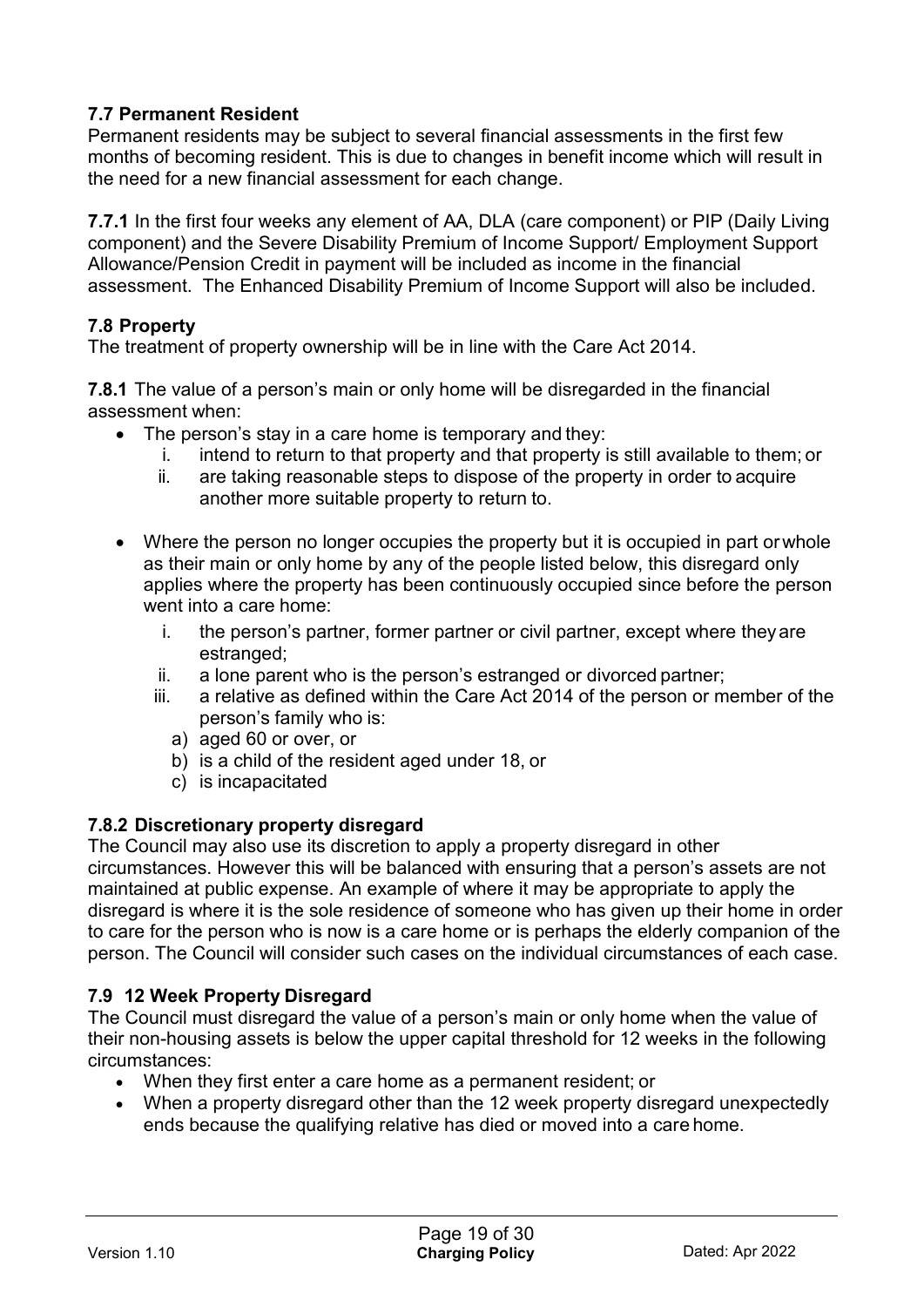**7.9.1** The Council has discretion to choose to apply the disregard when there is a sudden and unexpected change in the person's financial circumstances, for example, a fall in share prices or an unanticipated debt. The Council will consider such cases on the individual circumstances of each case.

**7.9.2** After 12 weeks any property that has been disregarded will either need to be subject to a continuing disregard where there is a remaining resident as defined in the Care Act 2014 or if the property has not been sold a revised assessment will need to be done and a deferred Payment under the Deferred Payment Scheme will be offered.

#### **7.10 Deferred Payments**

In accordance with the Care Act 2014 the Council operates a Deferred Payments Scheme to allow people to defer the sale of their home where it is needed to fund care home fees (see the Deferred Payment Policy).

#### **7.11 Deprivation of assets**

Deprivation of assets means where a person has *intentionally* deprived or decreased their overall assets in order to reduce the amount that they are charged towards their care. This means that they must have known that they needed care and support and have reduced their assets in order to reduce the contribution they are asked to make towards the cost of that care and support.

**7.11.1** There may be many reasons for a person depriving themselves of an asset. The Council will follow the guidance set out in the Care Act 2014 to decide whether deprivation for the purpose of avoiding care and support charges has occurred and whether or not to treat that person as still having the asset for the purpose of a financial assessment.

**7.11.2** Where an asset has been transferred to a third party to avoid the charge, that third party is liable to pay the Council the difference between what it would have charged and has charged the person receiving care.

#### **7.11.3 Deprivation of income**

It is possible for a person to deliberately deprive themselves of income. For example they could give away or sell the right to an income from an occupational pension. The Council will follow the guidance in the Care Act 2014 to make a decision on whether to treat someone as receiving a notional income in their financial assessment.

#### **7.12 Couples**

A couple is defined as follows:

- Two people who are legally married or in a civil partnership
- Two people who have lived together as though they are married or in a Civil Partnership for at least twelve months but who are not legally married or in a Civil Partnership

**7.12.1** Where a person is a temporary resident any element of Income Support or Pension Credit that is payable for a partner should not be included and the needs of the partner should be considered so that they are left with the single person's Minimum Income Guarantee (see glossary of terms). Any adjustment to the assessment under these circumstances will be shown as an expense.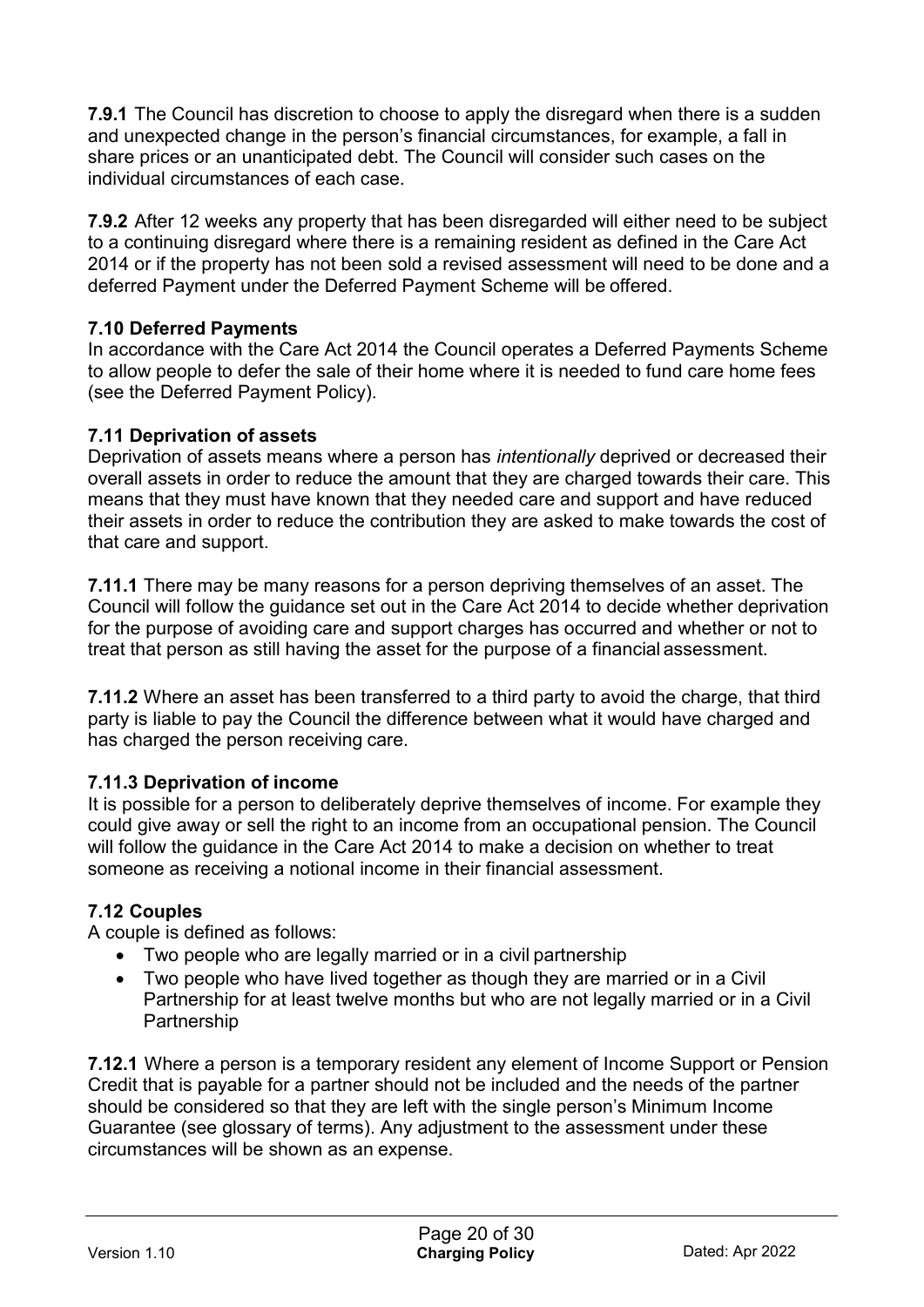**7.12.2** Where a person is a permanent resident for benefit and financial assessment purposes they are treated as individuals.

## **7.13 Contributions Payable and the Contribution Period**

A charging week starts on a Monday and ends on a Sunday. Where a person enters of leaves a care home part way through a week the contribution will be apportioned over the number of nights of care.

**7.13.1** Invoices will be raised four weekly in arrears.

**7.14** Where the person is absent from the care home for a period, for example, in hospital they will still be liable to pay a contribution until the placement is terminated.

#### **8. Non-disclosure of financial details**

People have the right to choose not to disclose their full financial details. However if this right is exercised it will be assumed that they have capital in excess of the upper threshold.

**8.1** The Council is not obliged to fund a person's care in a care home if they have capital over the upper threshold. Therefore if a request is made for the Council to fund a care home in this circumstance, sufficient evidence must be provided to show that a person can afford and continue to afford any charges due.

#### **9. Common issues for all care settings**

#### **9.1 Delays in completing the Financial Assessment**

- **9.1.1** The Council will commence the financial assessment process within 3 weeks of Care Management notifying the need for an assessment.
- **9.1.2** If a person unreasonably delays completing the financial assessment they will be required to pay the full cost of services supplied (or value of their Direct Payment) until a financial assessment is completed. If a financial assessment results in a lower contribution than this, consideration will be given to refunding the difference depending on the circumstances of the case.
- **9.1.3** 'Unreasonable delay' will be determined on a case by case basis, however as a general rule the Council will expect a person or their representative to be available for a visit within 2 weeks of contact from the Financial Assessment & Charging Team. Where the person or their representative prefers to complete the financial statement by post, it is expected that this will be returned to the Council within 2 weeks. If further information is required for the financial assessment then it is expected that the person will provide this within 2 weeks of the date it was requested.
- **9.1.4** If the person concerned cooperates with the assessment within 28 days of service commencement, any reduction in contribution will be reimbursed or credited againstfuture service costs.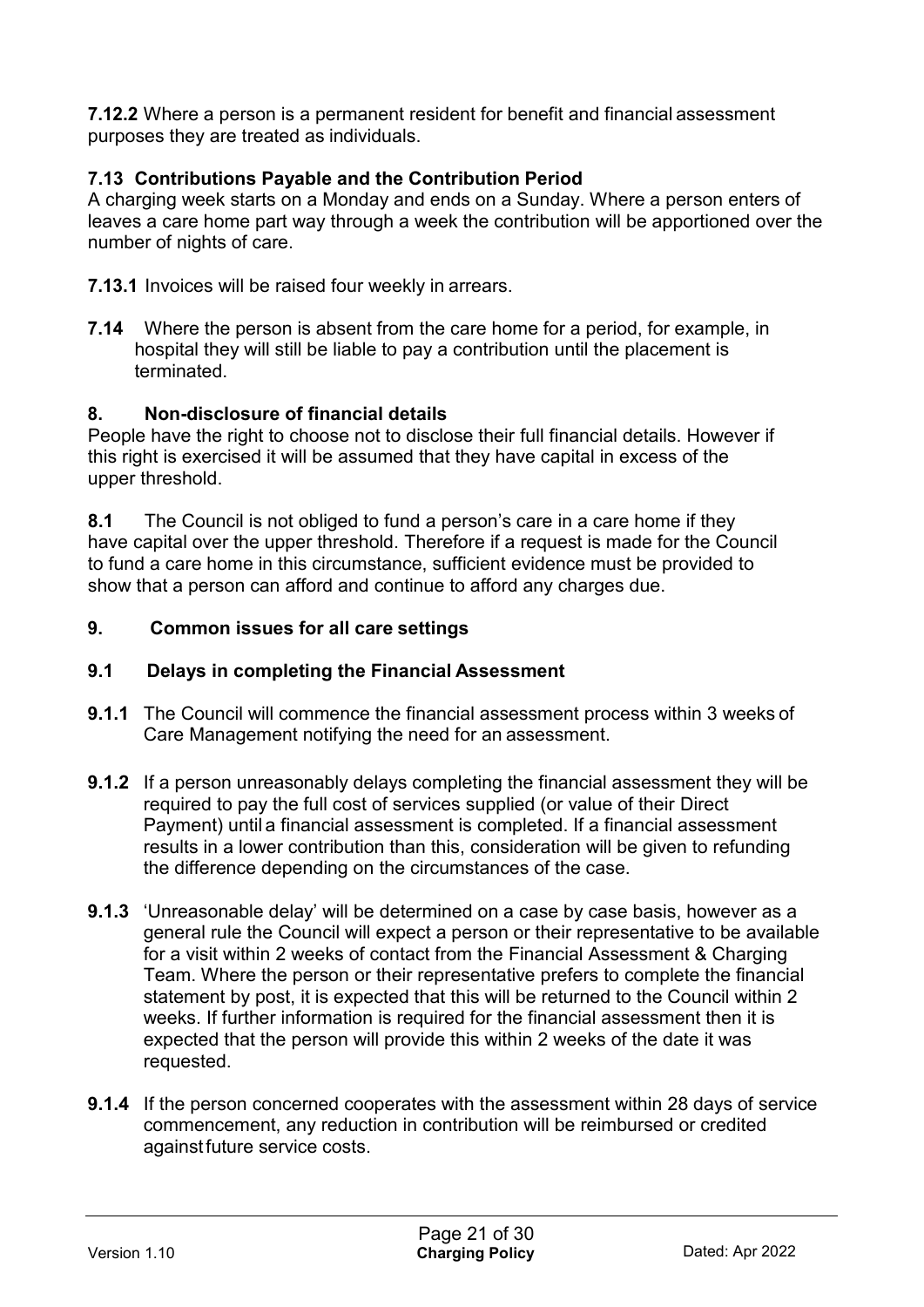## **10 Debt Recovery**

New powers are provided under section 69 of the Care Act 2014 that provides equal protection to both the Council and the person receiving care in the recovery of unpaid care charges.

**10.1**The Council will discuss with the person or their representative at the outset that care and support is a chargeable service and that where the person has been assessed as being able to do so, they will be required to contribute towards the cost of care.

**10.2** As a first step, the Council will contact the person or their representative in an effort to ascertain why the contribution towards their care and support costs has not beenmade.

**10.3** Where a person has capacity to make financial decisions, the Council can proceed to the County Court if an agreement regarding settlement of the debt cannot be reached.

**10.4** Where a person lacks capacity to make financial decisions and has an attorney or a deputy for property and financial affairs the Council will negotiate with the attorney or deputy including if appropriate, taking legal action through the County Court.

**10.5** Where a person who lacks capacity to make financial decisions has no attorney or deputy an application for a deputy is required. Where there are family involved with the person, they may make the application to become the deputy. However, where there isno family then the Council will make the application to become a deputy. During the application process the account for the accruing debt will be put on hold and no recovery action will be taken until it has been established who has the legal authority to make financial decisions.

#### **11. Review of Financial Circumstances**

- **11.1** People must inform the Council as soon as their financial circumstances change as this may affect their assessed contribution. This specifically includes receipt of additional income or if they believe that a change will result in a reduction to their financial assessment and want it to be applied immediately.
- **11.2** Following notification of a change or a review visit, a new financial assessment will be completed and written notification of the outcome will be sent.

**11.3** If the revised assessment results in an increase in the weekly contribution, the revised contribution will be backdated to the date of the change in circumstance.

**11.4** If the revised assessment results in a decrease in the weekly contribution, this will be backdated to one month before the date of the review or the date that the circumstances changed, whichever is the later date.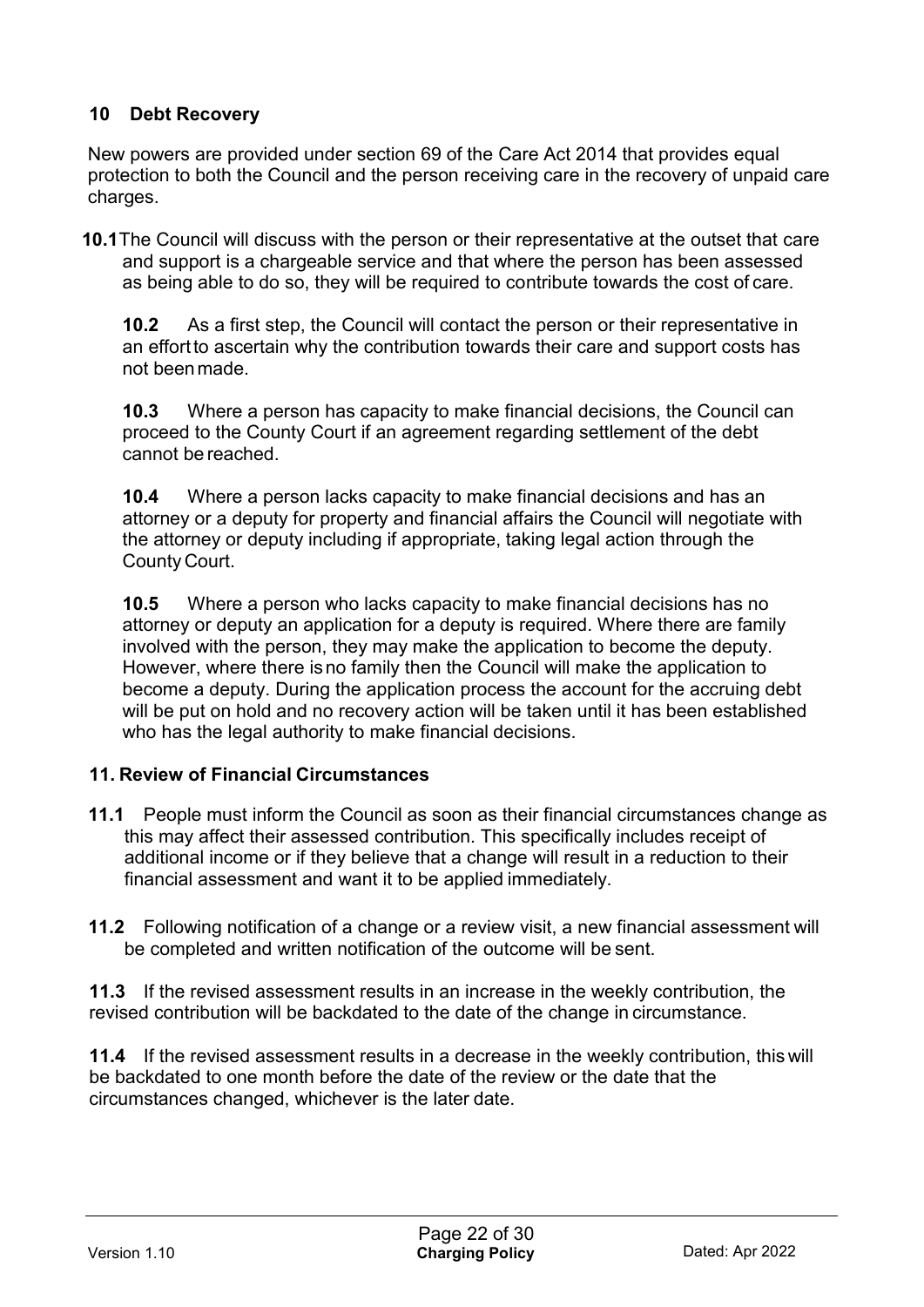**11.5** The assessed contribution may be reviewed at any time. Occasions that may instigate a review include:

- o A request from the person receiving care or their authorised representative
- o Following an award or withdrawal of a benefit
- o When new information is received as to the person's income and expenditure
- o When the Department of Work and Pensions increases benefits
- o As a result of any changes to the cost of a service, for example, as part of the Council's budget setting process
- o At the request of the appropriate Service Manager

## **12. Annual Review**

In addition to the reviews described above, the financial assessment will be revised annually in April to take account of the annual changes in benefits and other incomes. Where a person is in receipt of benefits paid at standard rates, the revised amount will be used in the new financial assessment. Benefits paid at non-standard rates will be increased by the same rate used by the Department of Work and Pensions to increase benefits.

**11.1** For other income components of the financial assessment, such as occupational pensions, a percentage increase linked to Consumer Price Index (CPI) will be applied unless another amount is agreed in the Council's annual budget setting process. Disability related expenditure, rent and Council tax will not automatically be increased.

**11.2** Changes resulting from the annual increases or the application of a revised Minimum Income Guarantee will apply from the date assigned to these changes. An explanation and full details of the revised assessment will be sent to the person receiving care or their financial representative who will be asked to check the figures and contact the Council if they believe it is not an accurate representation of their circumstances.

## **12. Challenges to Financial Assessments**

WBC aims to ensure all assessed contributions for services are fair and reasonable. The Council acknowledges that at times some people may experience difficulties or exceptional circumstances which should be considered on an individual basis and treated with dignity and respect. To ensure that people are provided with an opportunity to have any change in their individual circumstances taken into account, the Council offers two ways they can formally request that their assessed contribution is reconsidered, through:

- o waivers; or
- o reviews and appeals procedure.

## **12.1 Waivers**

A waiver is a request to set aside the assessed contribution for a fixed period prior to any invoices being raised. A waiver will only be issued in exceptional circumstances where to apply a contribution would have a detrimental impact on the person or a family member. All waivers have to be agreed by the Head of Adult Social Care.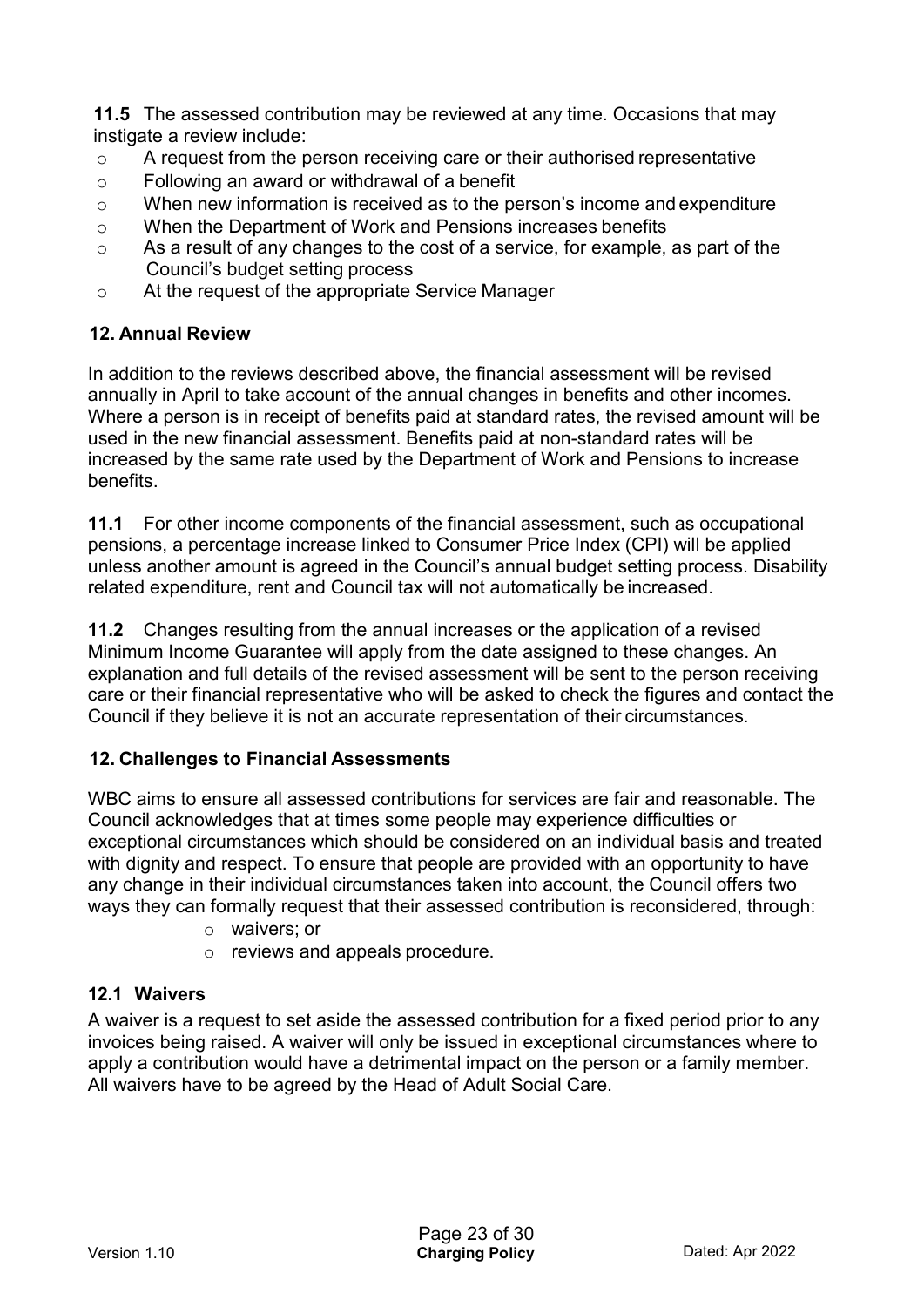**12.2** If it is decided that the contribution would have a detrimental impact the contribution will be suspended for up to three months and then reviewed. Each case will be considered on a case by case basis. Examples of reasons to issue a waiver may, in some circumstances, include but are not limited to:

- Vulnerable adults at risk of abuse and where Adult Social Care is closely monitoring the situation;
- People at risk of self-harm or neglect e.g. through drug or alcohol abuse or mental health problems;
- People who are experiencing trauma (e.g. bereavement of a close relative or family breakdown and where their financial or other circumstances are temporarily unstable);
- People in severe financial difficultly and to incur a further debt would have a detrimental impact on them.

## **12.3 Reviews and Appeals**

The Council has robust processes for carrying out reviews and dealing with appeals to ensure people can express their views, request a review or lodge an appeal against their assessed contribution. The Review and Appeals Procedure is a separate document from the Charging Policy for Adult Social Care which is available on request.

**12.3.1** The Review and Appeals procedure can be used where:

- A person is dissatisfied with their assessed contribution calculation
- They believe that they have insufficient funds to pay the contribution, or
- They believe that the contribution is incorrect

**12.3.2** If a person is not satisfied with the outcome of the Review and Appeal procedure they can ask the Local Government Ombudsman to look at their case.

#### **13. Independent Living Fund**

The Independent Living Fund (ILF) was a national resource dedicated to the financial support of disabled people to enable them to choose to live in the community. This financial support was available to those who meet certain eligibility criteria but it closed on 30 June 2015.

**13.1** From 1 April 2016 clients care packages will be wholly funded by Adult Social Care and any ILF contribution previously in payment will no longer be included in the financial assessment.

## **14. Privacy**

Information will be collected to enable the calculation of contributions relating to services provided and assessment of welfare benefit entitlement. In accordance with the *Data Protection Act 1998*, this information will only be shared with other relevant people and agencies in accordance with the data protection principles. A person has the right to request to view their personal information held by the Council at any stage.

#### **15. Equality Impact**

An equality impact assessment has been undertaken for WBC's Charging Policy to understand the likely impact of this policy on vulnerable people with the protective characteristics outlined in Equalities legislation.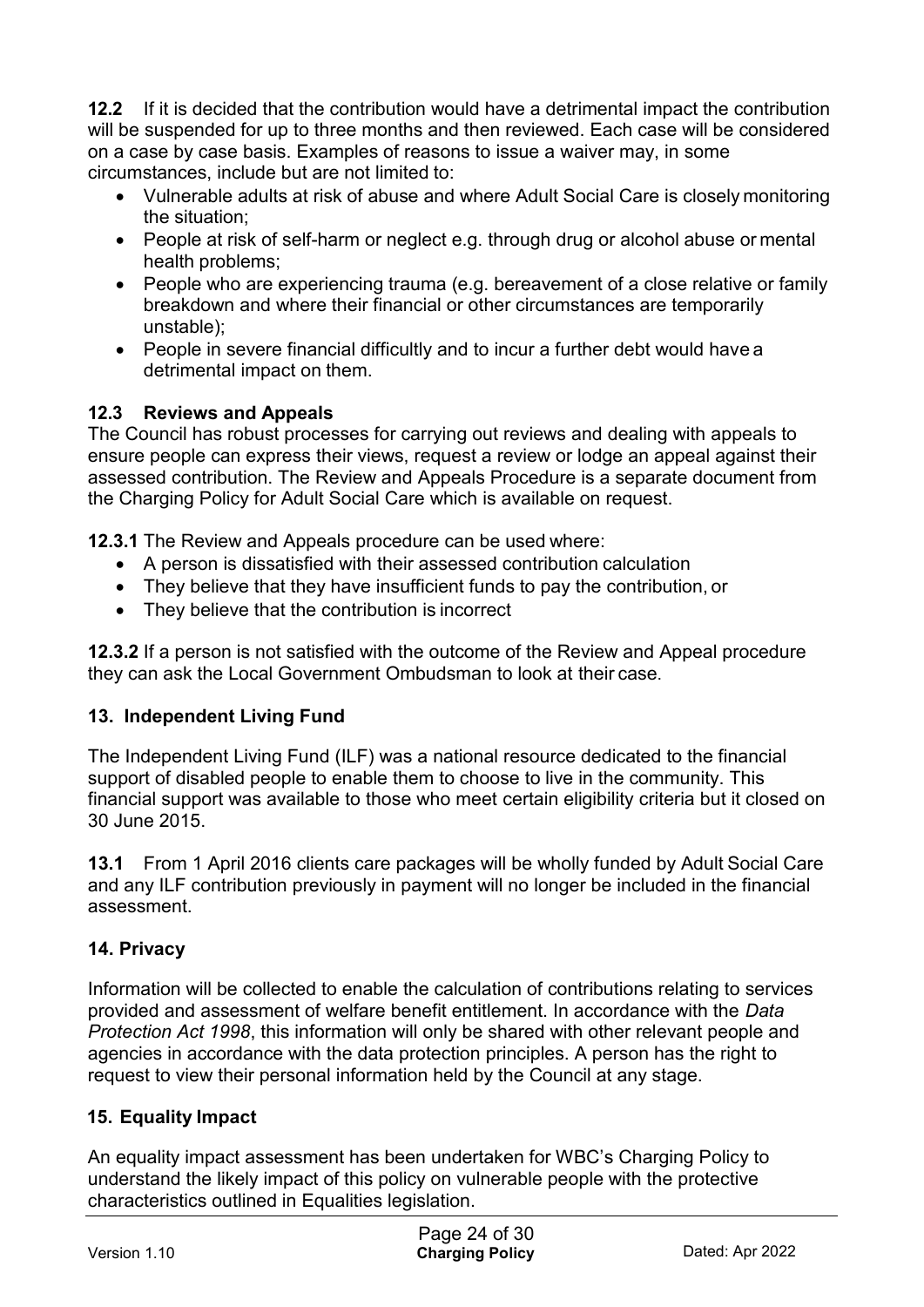## **Appendices**

#### **Appendix 1 Example Contribution Calculations**

#### **Charges other than in a care home**

In this Appendix, income means the total money a person receives that is taken into account in the calculations and allowances mean the minimum total income a person is allowed to keep before a contribution is required.

Examples use 2022/23 Benefit rates

**Example 1** Single person pensionable age no disability-related benefit

| Income<br><b>State Pension</b><br><b>Pension Credit</b> | £134.25<br>£ 48.35 |
|---------------------------------------------------------|--------------------|
| Total Income $=$                                        | £182.60            |
| Allowances<br>Minimum Income<br>Guaranteed              | £194.70            |

As the income is less than allowances no contribution will be payable by the person

**Example 2** Single person aged between 18 and pensionable age + DRE of £20.00

| Income<br>ESA (Income related)<br>PIP (Daily Living) | £117.60<br>£ 61.85   |
|------------------------------------------------------|----------------------|
| Total Income =                                       | £179.45              |
| Allowances<br>Minimum Income<br>Guaranteed<br>DRE    | £135.70<br>£ $20.00$ |
| Total Allowances =                                   | £155.70              |

Assessed maximum contribution = **£23.75** per week (i.e. the difference between Total Income and Total Allowances)

**Example 3** Single person over pensionable age + DRE of £5.50

| Income                      |         |
|-----------------------------|---------|
| <b>Retirement Pension</b>   | £140.00 |
| <b>Occupational Pension</b> | £ 28.00 |
| <b>Attendance Allowance</b> | £ 61.85 |
| Tariff income               |         |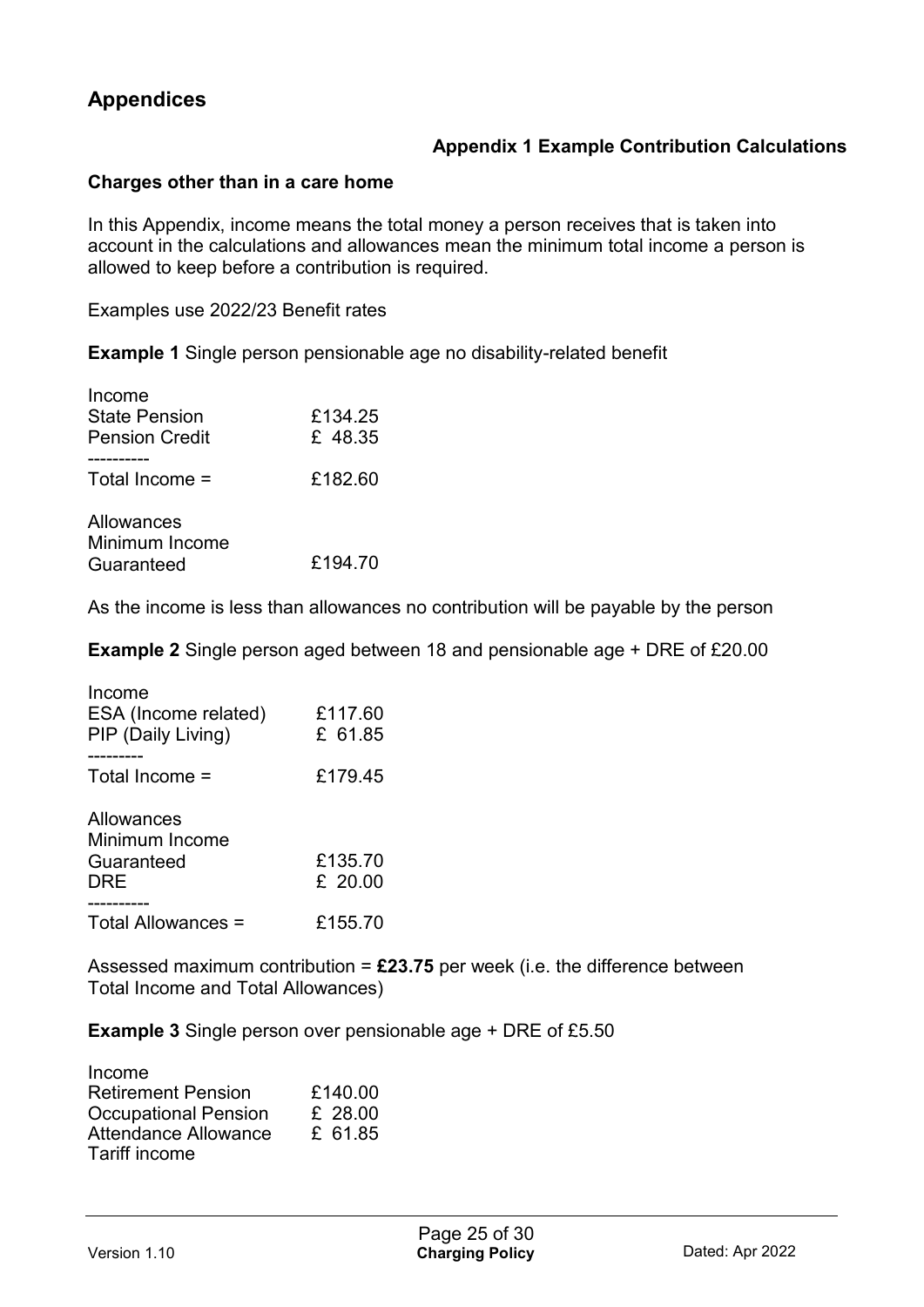| (on Capital of £18,000)                           | £ 16.00             |
|---------------------------------------------------|---------------------|
| Total Income $=$                                  | £245.85             |
| Allowances<br>Minimum Income<br>Guaranteed<br>DRE | £194.70<br>$f$ 5.50 |
| Total Allowances =                                | £200.20             |

Assessed maximum contribution = **£45.65** per week (i.e. the difference between Total Income and Total Allowances)

**Example 4** Single person over pensionable age, with Attendance Allowance + DRE of £32.20

| Income<br><b>Retirement Pension</b><br>Pension Credit (Inc SDP)<br>Attendance Allowance | £135.00<br>£117.00<br>£ 92.40 |
|-----------------------------------------------------------------------------------------|-------------------------------|
| Total Income $=$                                                                        | £344.40                       |
| Allowances<br>Minimum Income<br>Guaranteed<br>DRE                                       | £194.70<br>£ 32.20            |
| --------<br>Total Allowances =                                                          | £226.90                       |

Assessed maximum contribution= **£117.50** per week (i.e. the difference between Total Income and Total Allowances)

#### **Charges in a care home**

**Example 1** Single person pensionable age

| Income<br><b>State Pension</b><br><b>Pension Credit</b> | £135.00<br>£ 47.60 |
|---------------------------------------------------------|--------------------|
| Total Income $=$                                        | £182.60            |
| Allowances<br><b>PFA</b>                                | £ 25.65            |
| Total Allowances =                                      | £ 25.65            |

As the income is more than the PEA a contribution of **£156.95** per week will be payable by the person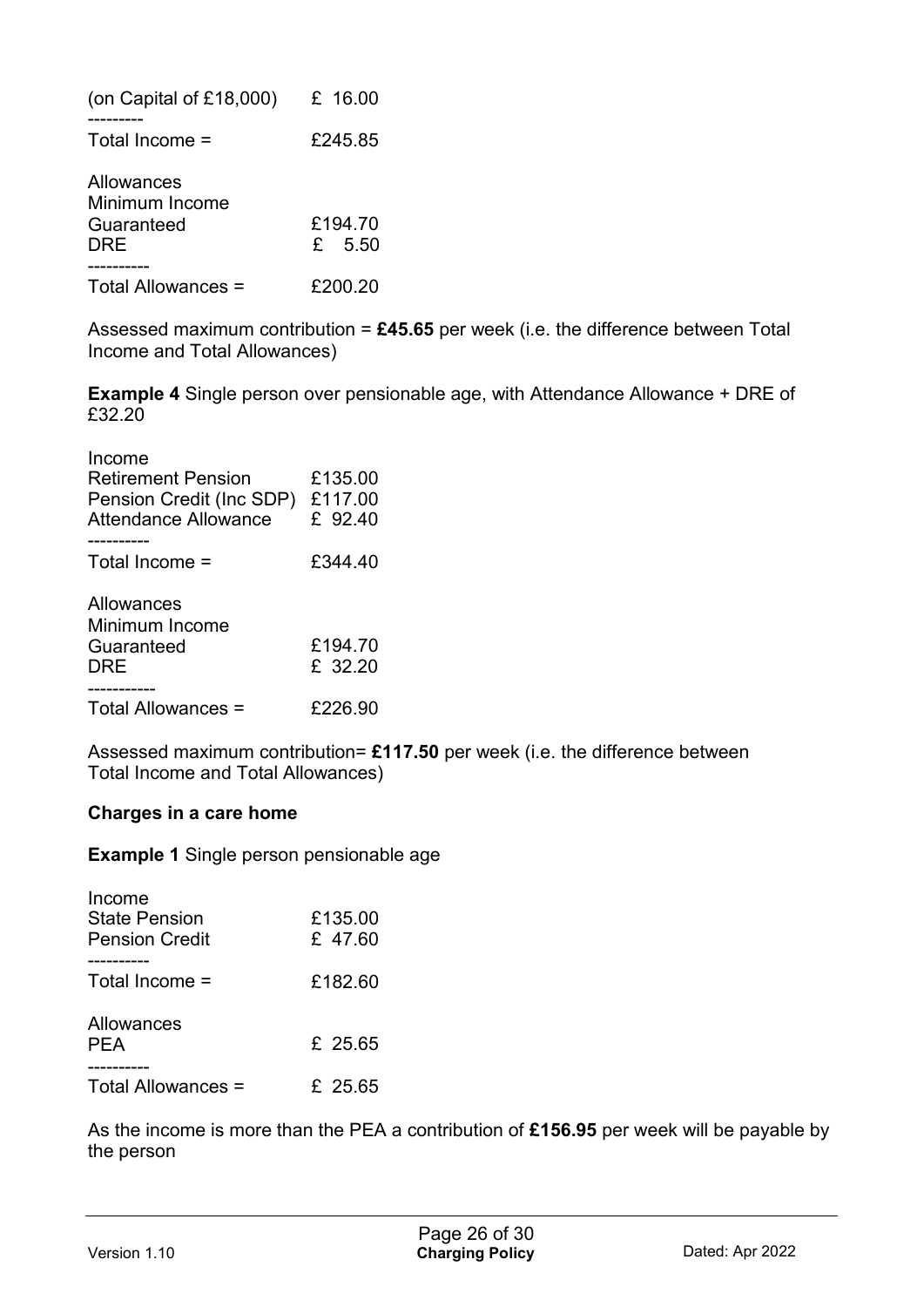The most common form of Equity Release Scheme is a Home Reversion Scheme (HRS), where a home owner will transfer the ownership of all or part of their home to a commercial or 'not for profit' organisation. Depending on the terms of the HRS, the funds released may be paid to the home owner in full on the date of the transfer, or may be translated into an annuity, or a combination of these.

Where a HRS results in the home owner receiving an annuity or where payments are made by instalments be they for life or for a fixed period, then all such payments will be treated as income, unless any of the following provisions apply:

- a. Where certain detailed conditions set out in the Care Act 2014 relating to annuities are met, then specified amounts comprised within the gross income from the annuity can be disregarded, namely, the component of the gross income which represents the weekly amount of interest on the loan (net or gross of income tax, where applicable);
- b. Where any part of the income or capital derived from a HRS plan is used to fund capital developments or disability related works to the property in question, the income so used may be disregarded from the charge calculation. The service user must produce evidence to this effect in order to claim such a disregard;
- c. Where the released funds are paid in instalments the total value of all the instalments outstanding will be added to the total value of all other savings held by the service user. If this total exceeds the current upper capital limit, the instalments will be treated as income and taken into account over a period equivalent to that which it represents, e.g. a payment due to be made calendar monthly is taken into account for a calendar month; and
- d. If this total is less than the current upper capital limit, each instalment will be treated as capital.

Other forms of equity release schemes will be considered on an individual basis. Additional information about equity release schemes can be obtained from Adult Social Care on 01635 503050.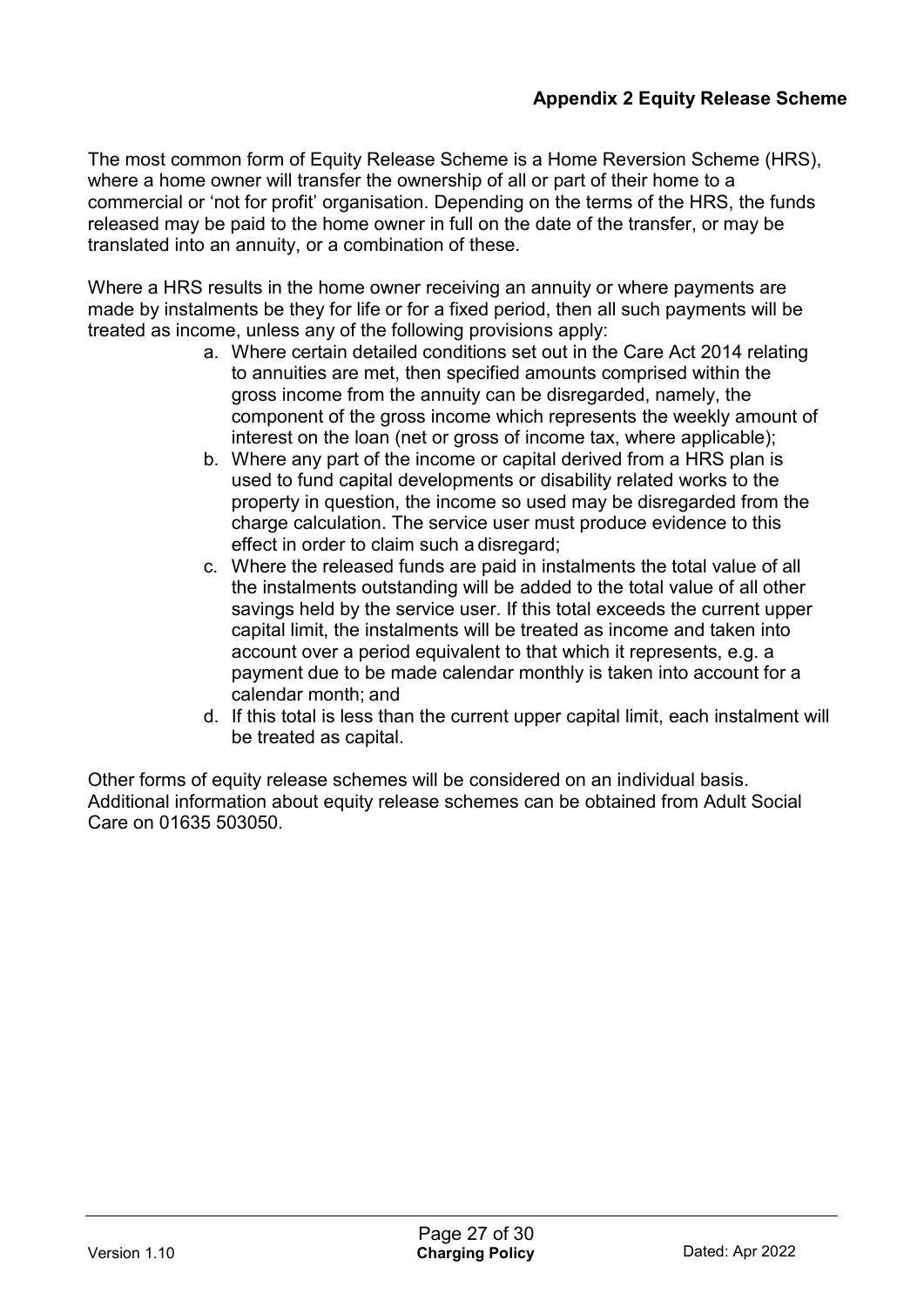## **Appendix 3 Disability Related Expenditure – guide amounts**

| <b>ITEM</b>                      | <b>AMOUNT</b>                                                                                                                                                                                                                                                                                                                                                                                                                                                                                                                                                                                                                             | <b>EVIDENCE</b>                                                        |
|----------------------------------|-------------------------------------------------------------------------------------------------------------------------------------------------------------------------------------------------------------------------------------------------------------------------------------------------------------------------------------------------------------------------------------------------------------------------------------------------------------------------------------------------------------------------------------------------------------------------------------------------------------------------------------------|------------------------------------------------------------------------|
| Adaptations to<br>property       | Cost net of any Disabled Facilities Grant will be<br>considered if they are critical to the persons assessed<br>care need, will be taken into account where any<br>capital uses does not have an affect on the<br>assessment.<br>If capital was below the lower threshold then the<br>cost will be allowed over 5 years                                                                                                                                                                                                                                                                                                                   | Receipts                                                               |
| <b>Bedding</b>                   | Max £5.00 per week if need is identified by Care<br>Management                                                                                                                                                                                                                                                                                                                                                                                                                                                                                                                                                                            | Receipts                                                               |
| Care -privately<br>arranged      | Actual cost if included in care assessment to meet care<br>need that is not met by West Berkshire Council                                                                                                                                                                                                                                                                                                                                                                                                                                                                                                                                 | Signed receipts for at<br>least 4 weeks using a<br>proper receipt book |
| Chiropodist                      | Actual cost if identified in Assessment and NHS<br>chiropodist not available.<br>Based on 6 weekly visits.                                                                                                                                                                                                                                                                                                                                                                                                                                                                                                                                | Receipts                                                               |
| Cleaning                         | Cleaning will be limited to the rooms necessary for<br>the use of the person receiving support and at an<br>hourly rate of up to £17 per hour                                                                                                                                                                                                                                                                                                                                                                                                                                                                                             | Receipts                                                               |
| Clothing                         | If the need is identified by Care Management                                                                                                                                                                                                                                                                                                                                                                                                                                                                                                                                                                                              | Receipts                                                               |
| <b>Community Alarm</b><br>System | Actual cost unless included in Housing Benefit or<br><b>Supporting People Grant.</b>                                                                                                                                                                                                                                                                                                                                                                                                                                                                                                                                                      | <b>Bills from Provider</b>                                             |
| Dietary needs                    | Additional costs of special dietary needs due to<br>illness or disability that are identified in a care or<br>medical assessment                                                                                                                                                                                                                                                                                                                                                                                                                                                                                                          | Receipts                                                               |
| Gardening                        | Basic gardening will be limited to prevent the property<br>from appearing as though a vulnerable person lives<br>there; grass cutting and minimal hedge trimming at an<br>hourly rate of up to £20 per hour                                                                                                                                                                                                                                                                                                                                                                                                                               | Receipts                                                               |
| Hair Washing                     | Actual cost of washing & drying allowed where<br>service user is unable to wash their own hair and<br>hair wash is not part of the care package. Actual<br>average weekly costs up to £7.75/week                                                                                                                                                                                                                                                                                                                                                                                                                                          | Receipts                                                               |
| <b>Heating Allowance</b>         | Single Person - Flat / Terrace £1,438.41 per year<br>Couple - Flat / Terrace £1,897.75 per year<br>Single Person - Semi Detached £1,527.77 per year<br>Couples - Semi Detached £2,016.90 per year<br>Single Person - Detached £1,858.73 per year<br>Couples - Detached £2,450.21 per year<br>Difference between actual and average (above) will be<br>divided by 52 to obtain a weekly expenditure.<br>NB Where accommodation is shared, the allowance<br>appropriate to the size of property needed will be used<br>e.g. where 3 people share a property their share of the<br>bills will be considered against those of a single person | <b>Bills from Provider</b>                                             |
| Hoist                            | Actual cost divided over the expected life time of the<br>equipment                                                                                                                                                                                                                                                                                                                                                                                                                                                                                                                                                                       | Evidence of purchase<br>without DFG input                              |
| <b>Incontinence Aids</b>         | Not allowed unless identified in the care assessment<br>that NHS supplies cannot be used or are inadequate.                                                                                                                                                                                                                                                                                                                                                                                                                                                                                                                               | Receipts                                                               |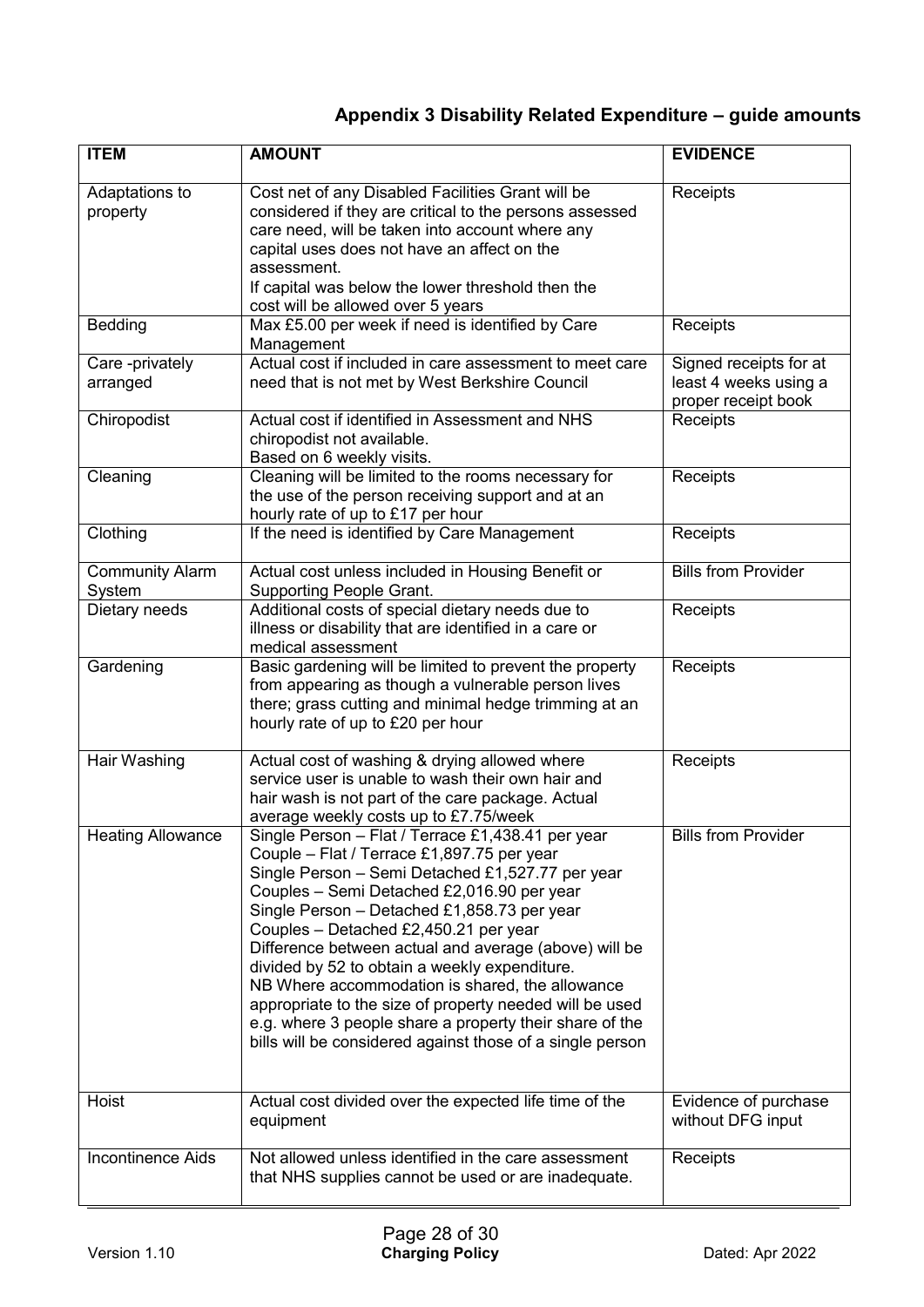| Laundry                                | £5 per week                                                                                                                                                                                                                                         | Evidence of<br>incontinence recorded<br>in the care plan or<br>confirmed by<br>the care manager                                                                   |
|----------------------------------------|-----------------------------------------------------------------------------------------------------------------------------------------------------------------------------------------------------------------------------------------------------|-------------------------------------------------------------------------------------------------------------------------------------------------------------------|
| Medical and<br>pharmaceutical<br>items | Consider items that should be made available via<br>prescription. Allow cost of annual pre-paid prescription<br>divided by 52 weeks or actual cost, whichever is lower.                                                                             | Receipts. Request for<br>future receipts to be<br>kept if unavailable                                                                                             |
| <b>Powered Bed</b>                     | Actual cost divided over the expected life time of the<br>equipment                                                                                                                                                                                 | Care manager or OT<br>to confirm that this is an<br>essential requirement.<br>Evidence of<br>purchase.                                                            |
| Powered reclining<br>chair             | Actual cost divided over the expected life time of the<br>equipment                                                                                                                                                                                 | Evidence of<br>purchase.                                                                                                                                          |
| Stair-lift                             | Actual cost divided over the expected life time of the<br>equipment                                                                                                                                                                                 | Evidence of purchase<br>without DFG input                                                                                                                         |
| <b>Travel costs</b>                    | Costs net of any DLA Mobility Component may be<br>allowed if they are incurred solely or mainly due to<br>disability and the need has been identified in the<br>care assessment. HMRC mileage rate will be used if<br>claim is based on fuel usage. | Receipts                                                                                                                                                          |
| <b>Turning Bed Actual</b>              | Actual cost divided over the expected life time of the<br>equipment                                                                                                                                                                                 | Care manager or OT to<br>confirm that this is an<br>essential requirement.<br>Evidence of<br>purchase.                                                            |
| <b>Wheelchair/Scooter</b>              | Actual cost divided over the expected life time of the<br>equipment                                                                                                                                                                                 | Evidence of purchase.<br>Care manager or OT to<br>confirm that this is an<br>essential requirement. No<br>allowance if equipment is<br>provided free of<br>charge |
| <b>Other Costs</b>                     | Including those identified in the care assessment to<br>meet unmet care needs.                                                                                                                                                                      | Receipts                                                                                                                                                          |